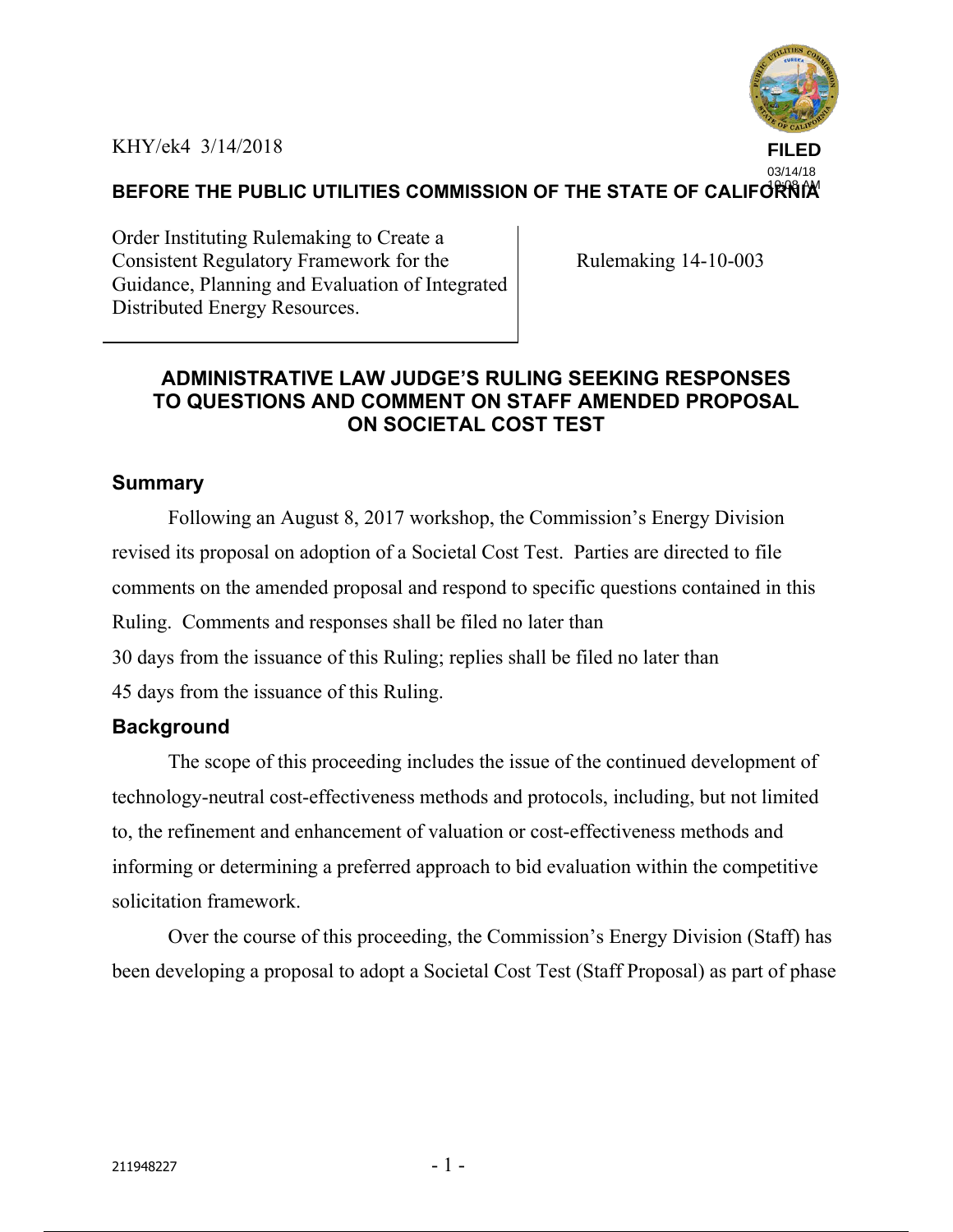three of its four-phase cost-effectiveness framework.<sup>1</sup> On February 9, 2017 and April 3, 2017, two related rulings were issued in this proceeding addressing this matter.

The February 9, 2017 Ruling initially introduced the Staff Proposal, which recommended inclusion of an air quality value, a social discount rate, and a greenhouse gas adder to estimate the value of the reduced carbon emissions that distributed energy resources provide. The Staff Proposal recommended adoption of the Societal Cost Test and modified Total Resource Cost (TRC) and Program Administrator Cost (PAC) tests.

In the April 3, 2017 Ruling, a staff proposal addendum (Addendum) indicated a more urgent need for development of the greenhouse gas adder in order to consider the impact of the adder in an upcoming Energy Efficiency Potential Study. Staff proposed an interim greenhouse gas adder based upon preliminary results from the RESOLVE model.<sup>2</sup>

Parties filed comments and replies to both rulings.

Decision 17-08-022 adopted a series of values based upon the California Air Resources Board Cap-and-Trade Allowance Price Containment Reserve Price as an interim greenhouse gas adder value for use in the avoided cost calculator when analyzing the cost-effectiveness of distributed energy resources. The Commission also determined that development of a permanent greenhouse gas adder will be considered in the future, in coordination with Rulemaking

(R.) 16-02-007 and, if and when adopted, will replace the interim greenhouse gas adder.

 $\overline{a}$ <sup>1</sup> See October 9, 2015 Administrative Law Judge Ruling introducing the four phase proposal. The four phases are: 1) improve the existing cost-effectiveness framework; 2) improve the relationship between cost-effectiveness and system conditions through a coordinated effort with Rulemaking (R.) 14-08-013 (the Distribution Resources Plan (DRP) proceeding); 3) improve models and methods to accurately reflect policies; and 4) expand the cost-effectiveness framework to create an all-source all-technology valuation framework.

 $2^2$  RESOLVE Model is a capacity expansion model, based on linear programming techniques, used to identify least-cost portfolios of future resources that satisfy the multiple state policy goals required by the Integrated Resource Planning statute, including reducing greenhouse gas emissions and maintaining reliability.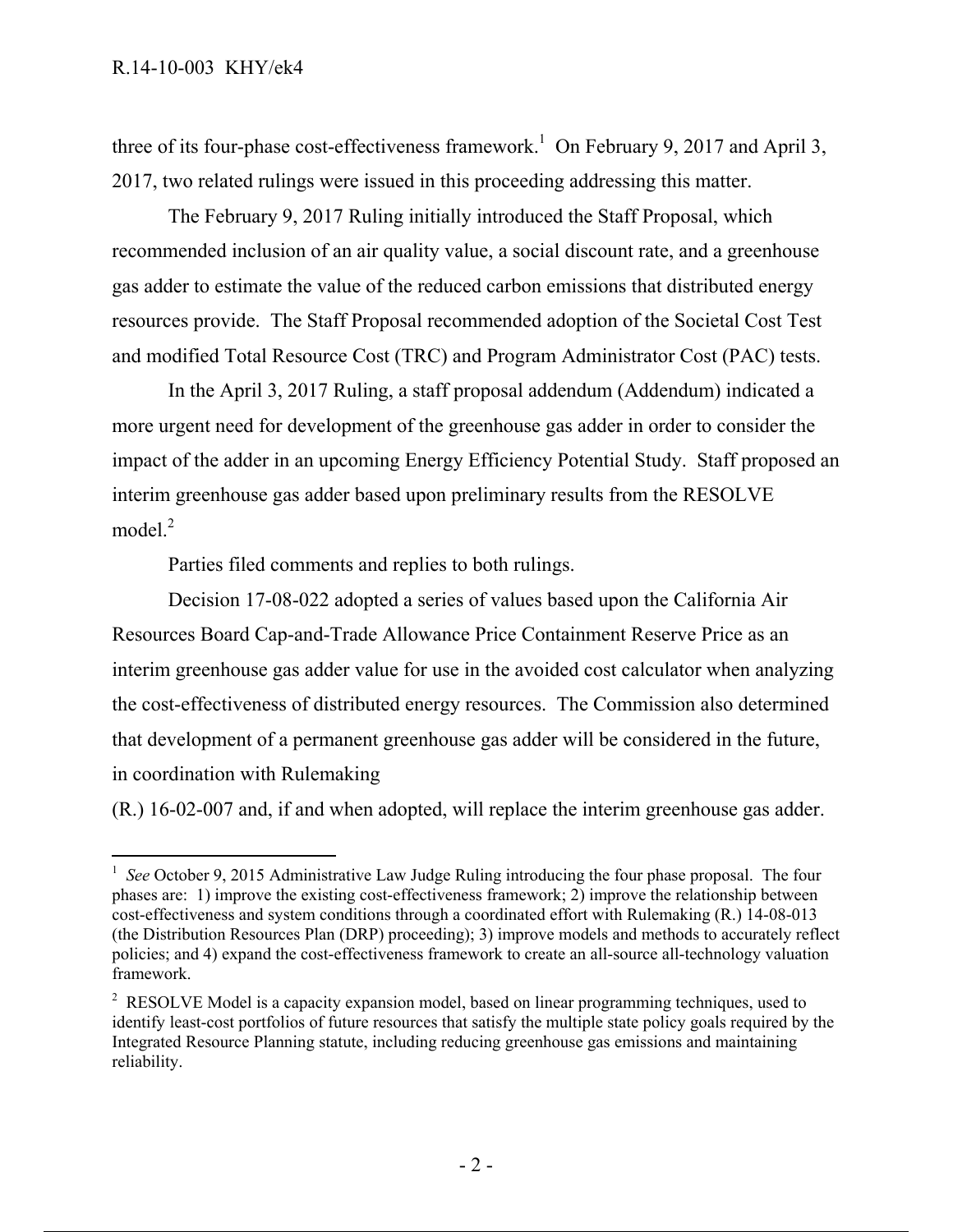On August 8, 2017, a workshop was held to provide clarity to the parties on the multiple aspects of the Staff Proposal. Following the workshop, Staff continued to research and analyze related issues and, accordingly, revised the proposal in response to analysis and party comments. The revised proposal, herein referred to as Addendum #2 (*see* Attachment 1), is discussed briefly below.

#### **Discussion**

The Addendum #2 refines the original Staff Proposal, provides additional information, and makes more detailed recommendations for the proposed cost-effectiveness tests in general and the two adders specifically. As provided in more detail in Attachment 1, the Addendum #2 recommends the Commission:

- Adopt the modified TRC and PAC tests as replacements for the existing TRC and PAC tests;
- Adopt a modified Ratepayer Impact Measure (RIM) test that is modified in the same manner as the TRC and PAC tests;
- Adopt the Societal Cost Test as an additional test to be used initially for information purposes only but allow each resource proceeding to determine how (if at all) to use the test in decisionmaking;
- Require all distributed energy resources activities that use the TRC and PAC tests to use the modified TRC, modified PAC, and Societal Cost tests;
- Revise nomenclature such that the value for the greenhouse gas adder used in the modified TRC and PAC tests is referred to as the "avoided cost of carbon abatement" and the greenhouse gas adder value used in the Societal Cost Test is referred to as the "avoided social cost of carbon;"
- Consider and determine the "avoided cost of carbon abatement" in R.16-02-007 and then adjust the value to avoid inaccuracies;
- Adopt the high impact value (as developed by the Interagency Working Group on Social Cost of Greenhouse Gases) as the "social cost of carbon;"
- Adopt a 3 percent discount rate for the Societal Cost Test, as proposed in the February 9, 2017 Staff Proposal;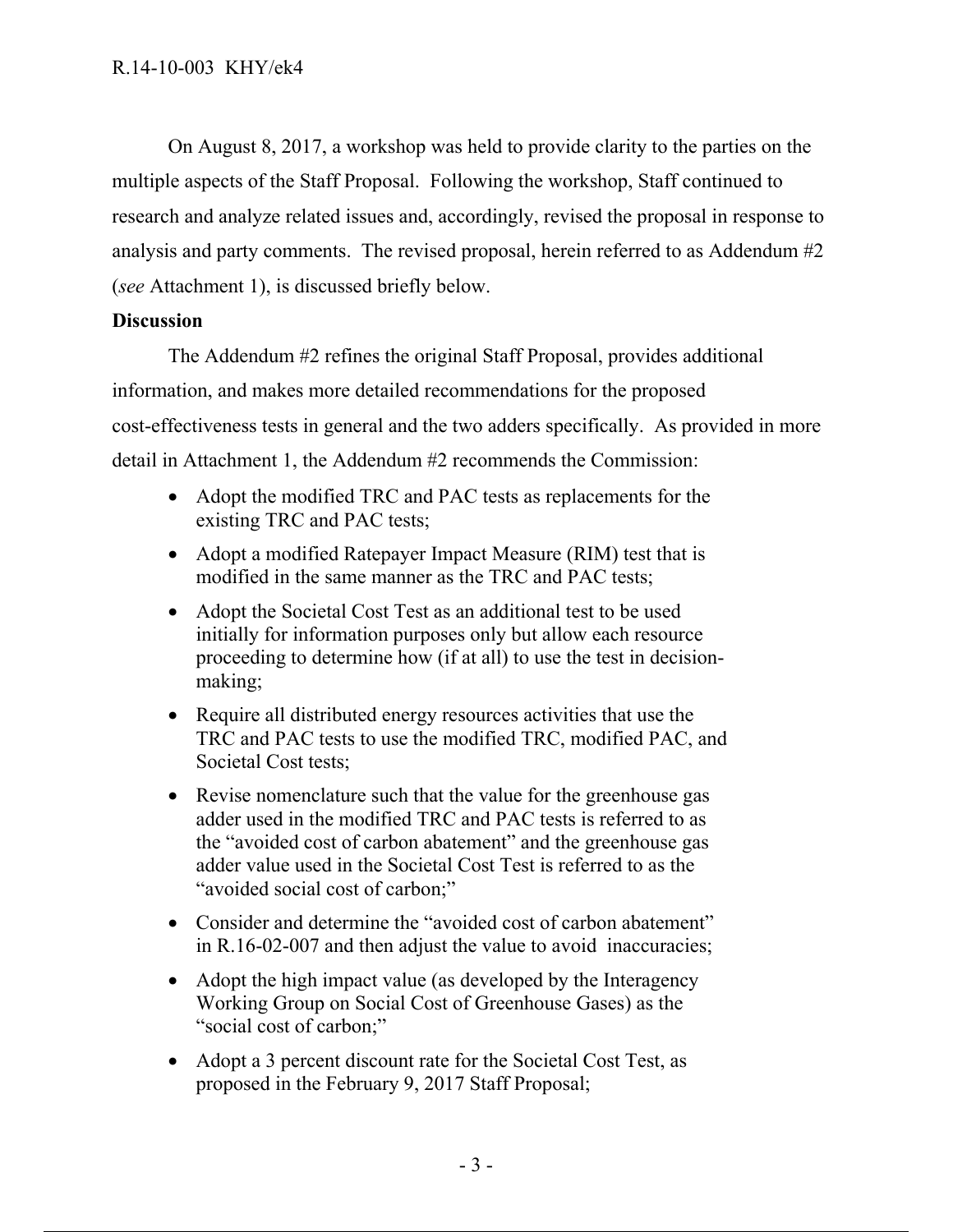- Use the US Environmental Protection Agency's Co-Benefits Risk Assessment Health Impacts Screening and Mapping Tool (COBRA Tool) to compute and adopt an Interim Air Quality Adder until a more robust model can be developed; and
- Authorize Staff to continue to study and analyze improvements to the distributed energy resources cost-effectiveness framework, including the development of a common resource valuation method, and issue reports on its findings and subsequent proposals.

Parties are directed to review the Addendum #2 in Attachment 1 of this Ruling and respond to the questions below. Responses to the questions and comments on Addendum #2 shall be filed no later than 30 days from the issuance of this Ruling; replies are due no later than 45 days from the issuance of this Ruling.

### **Questions on Addendum #2**

- 1. Explain why the Commission should or should not adopt the modified TRC and PAC tests as replacements for the existing TRC and PAC tests.
- 2. Explain why the Commission should or should not also adopt a modified Ratepayer Impact Measure (RIM) test that is modified in the same manner as the TRC and PAC tests.
- 3. Explain why the Commission should or should not adopt the Societal Cost Test as an additional test to be used initially for information purposes only. If the Commission adopts the Societal Cost Test as an additional test, explain why the Commission should or should not then allow each resource proceeding to determine how (if at all) to use the test in decisionmaking.
- 4. Explain why the Commission should or should not require all distributed energy resources activities that currently use the TRC and PAC tests to instead use the modified TRC, modified PAC, and Societal Cost tests.
- 5. Explain why the Commission should or should not revise its nomenclature such that the value for the greenhouse gas adder used in the modified TRC and PAC tests is referred to as the "avoided cost of carbon abatement" and the greenhouse gas adder value used in the Societal Cost Test is referred to as the "avoided social cost of carbon."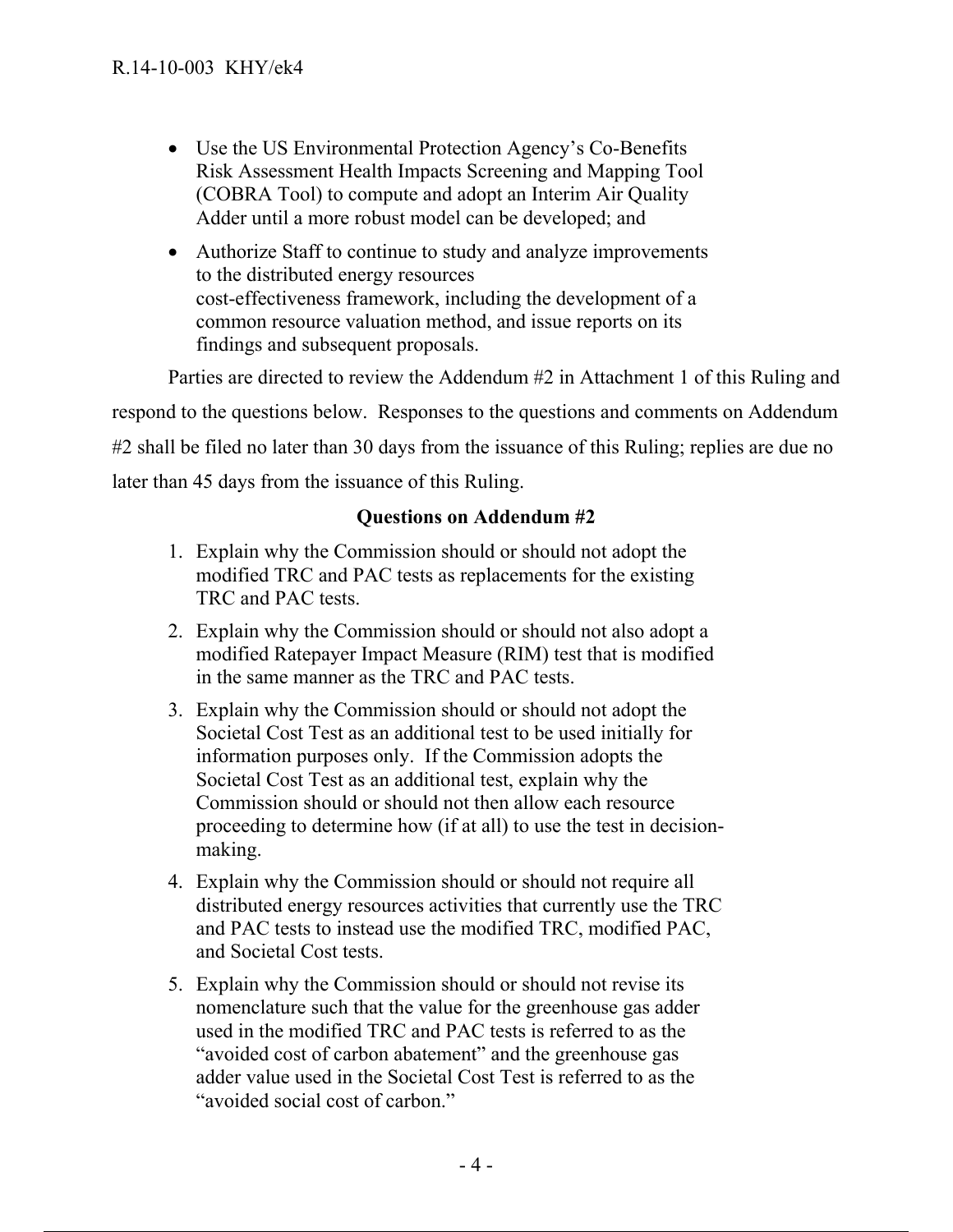- 6. Explain why the Commission should or should not determine the "avoided cost of carbon abatement" in R.16-02-007 Explain why the Commission should or should not adjust this value in order to avoid double counting.
- 7. Explain why the Commission should or should not adopt the high impact value, developed by the Interagency Working Group on Social Cost of Greenhouse Gases, as the "social cost of carbon."
- 8. Explain why the Commission should or should not adopt a 3 percent discount rate for the Societal Cost Test.
- 9. Explain why the Commission should or should not use the USEPA COBRA Tool to compute and adopt an Interim Air Quality Adder until a more robust model can be developed. If you believe that another model should be used, explain why and provide a detailed description of how that model should be used instead.
- 10. Explain why the Commission should or should not authorize Staff to continue to study and analyze improvements to the distributed energy resources cost-effectiveness framework, including the development of a common resource valuation method, and issue reports on its findings and subsequent proposals. Are there additional improvements that should be considered?

**IT IS RULED** that parties shall file comments on the Addendum #2 in

Attachment 1 of this Ruling and responses to the questions contained herein no later than 30 days from the issuance of this Ruling; reply comments shall be filed no later 45 days from the issuance of this Ruling.

Dated March 14, 2018 at San Francisco, California.

/s/ KELLY A. HYMES

 Kelly A. Hymes Administrative Law Judge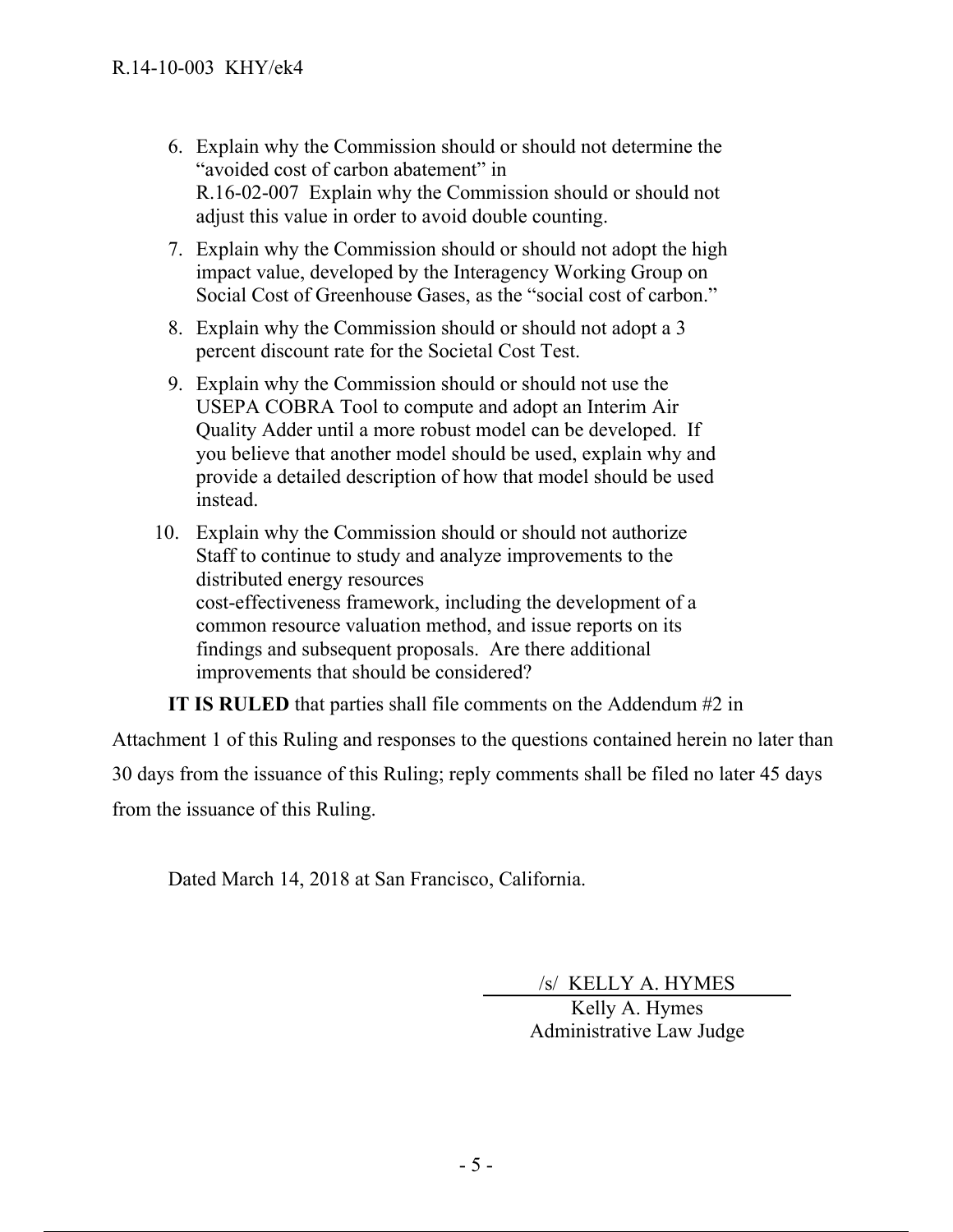# **Attachment 1**

**Distributed Energy Resource Cost-Effectiveness Evaluation: Further Recommendations on the Societal Cost Test An Energy Division Staff Proposal Addendum #2**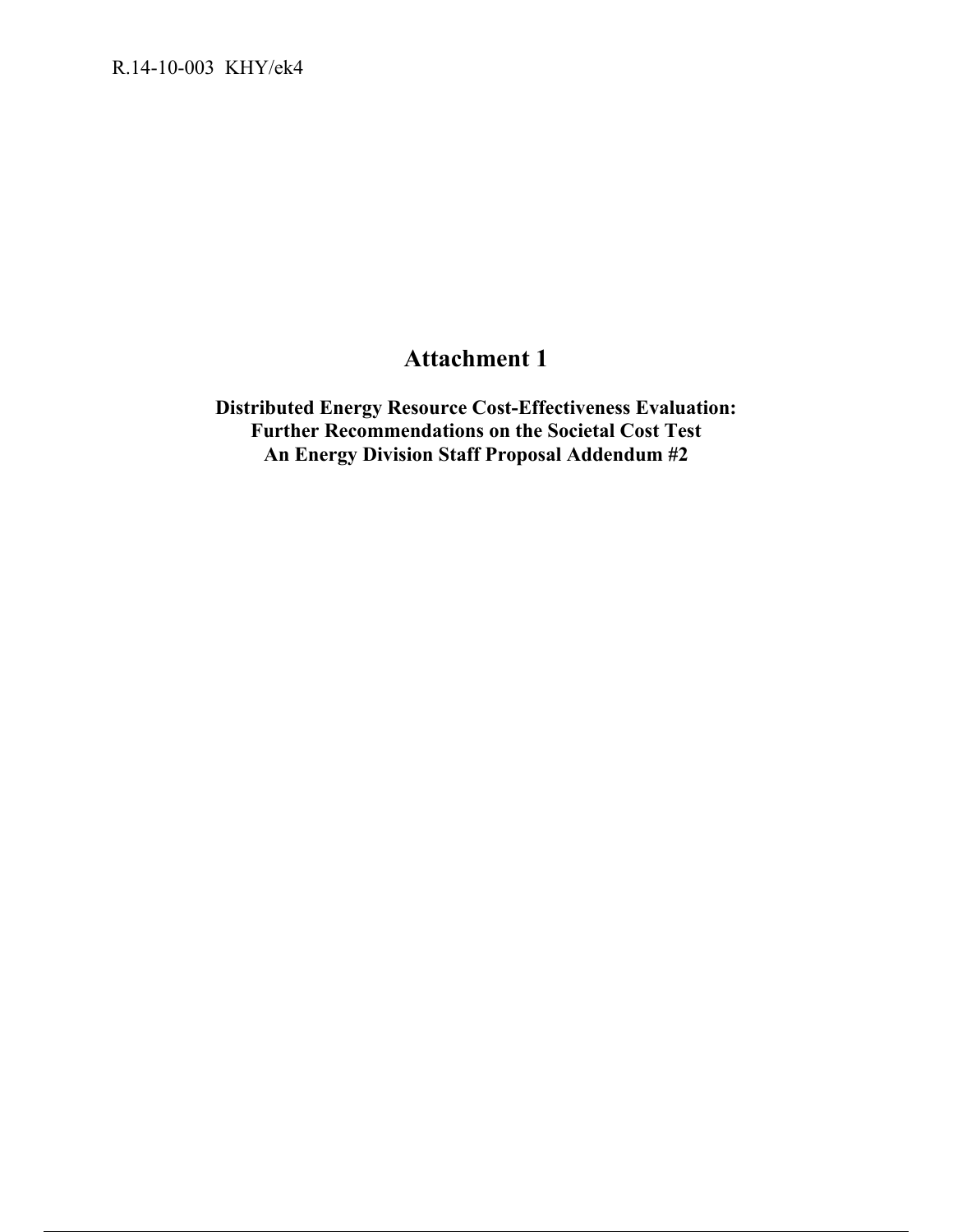

# *Distributed Energy Resource Cost‐Effectiveness Evaluation: Further Recommendations on the Societal Cost Test*

# *An Energy Division Staff Proposal Addendum #2*

*This revised proposal is the second addendum to the February 2017 Staff Proposal: Distributed Energy Resources Cost Effectiveness Evaluation: Societal Cost Test, Greenhouse Gas Adder, and Greenhouse Gas Co‐Benefits*

> *California Public Utilities Commission* March 14, 2018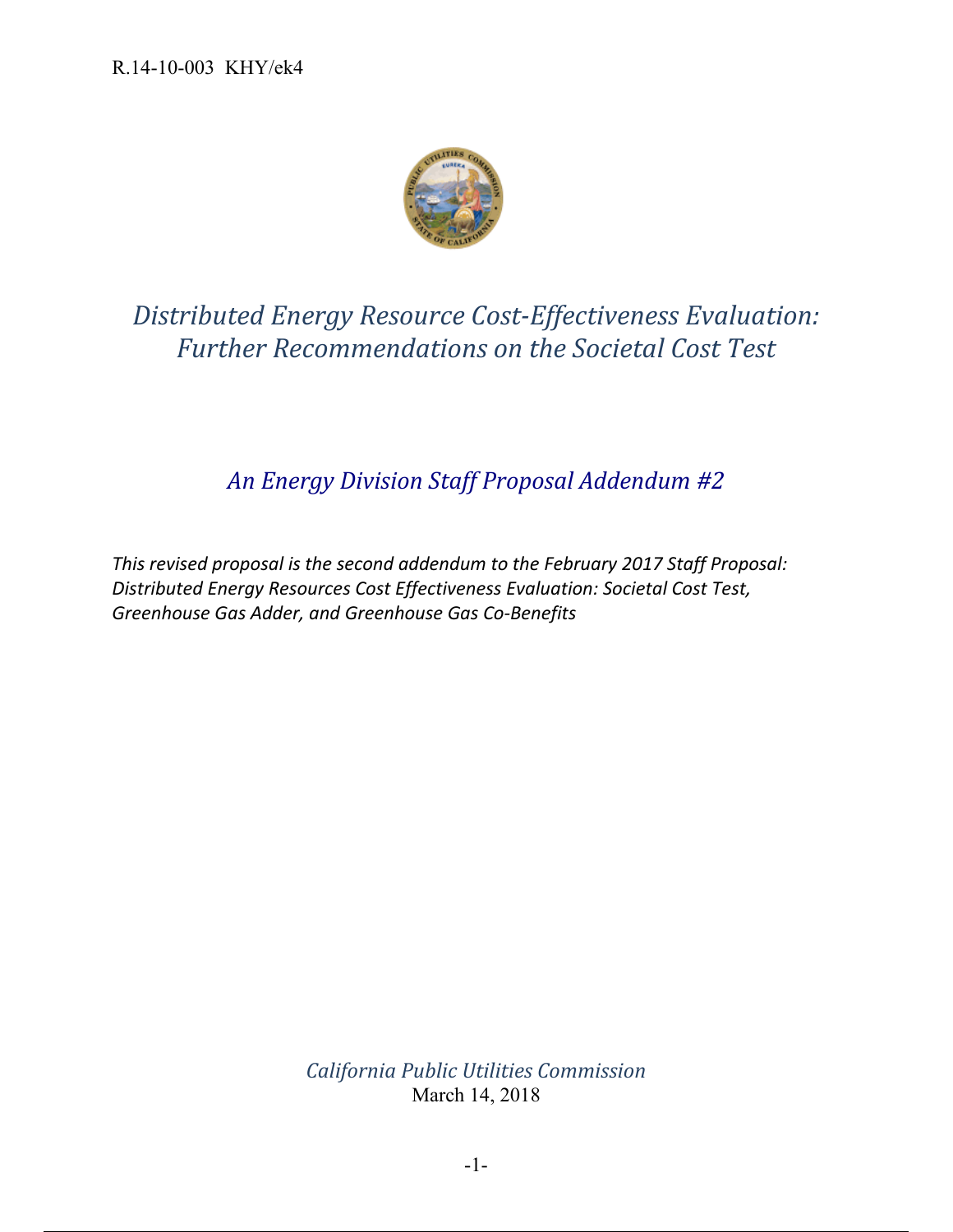### **Acknowledgements**

This Staff Proposal was primarily authored by Joy Morgenstern of the Energy Division, with considerable assistance from Energy Division intern Miranda Domico and Energy Division Deputy Director Simon Baker. Substantial contributions came from Integrated Resource Planning staff Nathan Barcic, Citlalli Sandoval, and Forest Kaser. Invaluable technical assistance was provided by staff of the California Air Resources Board (CARB), the U.S Environmental Protection Agency (USEPA), and Energy Division's consultants, Energy and Environmental Economics (E3).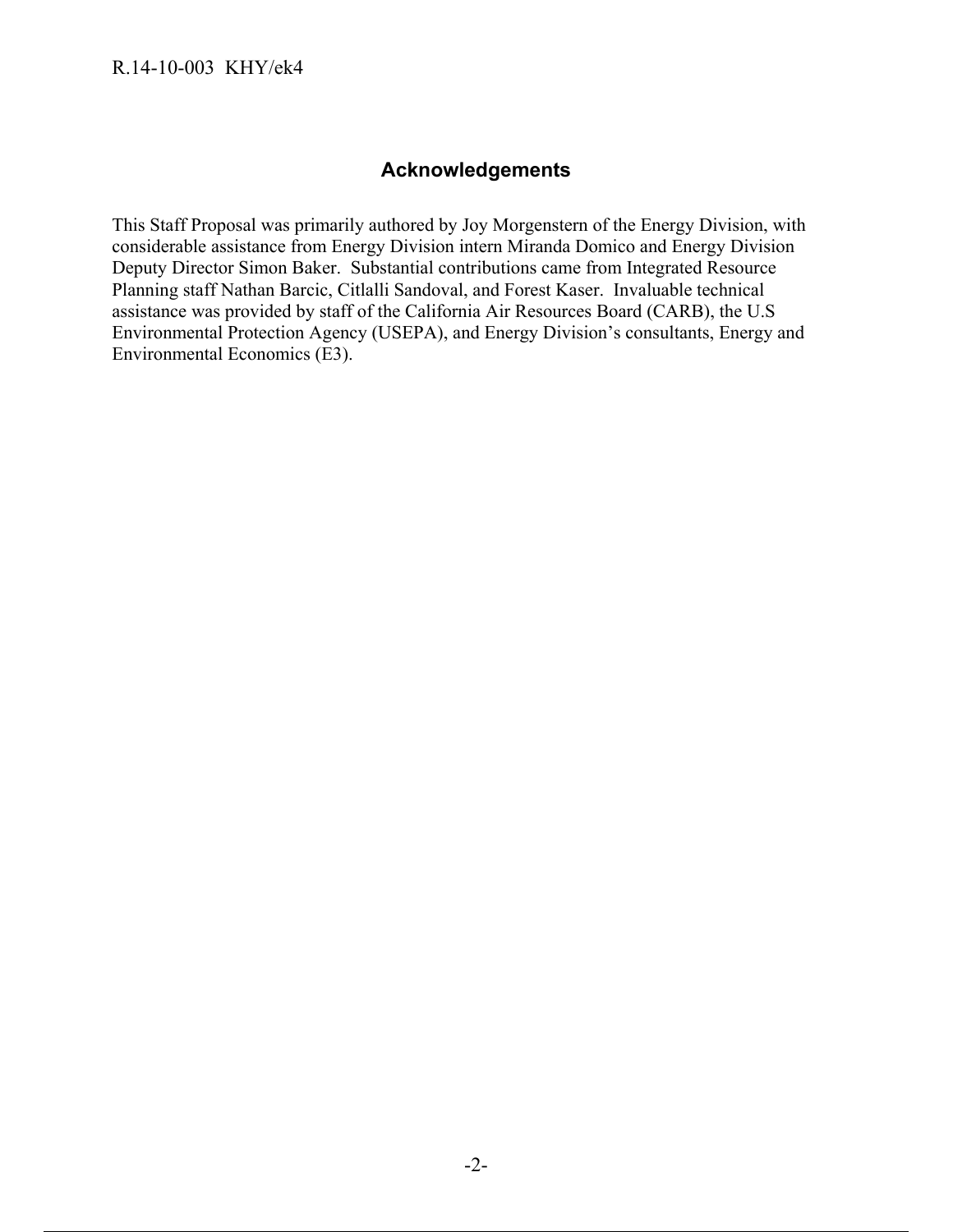#### Energy Division Staff Proposal Addendum #2

#### *Background*

On February 9, 2017, the Administrative Law Judge issued a ruling in Rulemaking (R.) 14-10-003 seeking stakeholder comments on several aspects of distributed energy resource (DER) cost-effectiveness, including an Energy Division Staff Proposal on "Distributed Energy Resources Cost Effectiveness Evaluation: Societal Cost Test, Greenhouse Gas Adder, and Greenhouse Gas Co-Benefits" (Staff Proposal) and a literature review and analysis of the various cost-effectiveness tests performed by the Regulatory Assistance Project, Effectiveness Tests for Evaluation of Distributed Energy Resources: A Literature Review." The Staff Proposal recommended the adoption of a Societal Cost Test (SCT), and modified Total Resource Cost (TRC) and Program Administrator Cost (PAC) tests.

The proposed SCT is defined in the Staff Proposal as the TRC test with three additional components:

- 1. **Societal Discount Rate:** Staff recommended use of a societal discount rate, which is lower than the current discount rate, so as to give more weight to the interests of future generations. The specific societal discount rate recommended was 3 percent real. This discount rate would replace the discount rate currently used
- 2. **Greenhouse Gas (GHG) Adder:** The GHG adder estimates the value of the reduced carbon emissions that DERs provide, in addition to the value of the GHG carbon allowance permits that utilities are required to buy as part of California's Assembly Bill (AB) 32 cap and trade program for 2020 GHG targets (which are already included in current DER costeffectiveness tests).
- 3. **Air Quality Adder:** The Air Quality Adder measures the impact of air pollution from electric power plants on human health. It can be used to estimate the reduction in healthrelated costs that occurs when electricity use is reduced by DERs in California. The reduction of health-related costs occurs when fewer air pollutants, such as  $SO_2$ , NOx, and PM  $2.5<sup>1</sup>$ , are emitted by fossil fuel and biomass power plants.

The modified TRC test is defined in the Staff Proposal as the traditional TRC test with only one additional component, the GHG adder, and the modified PAC test is defined as the traditional PAC test with only one additional component, the GHG adder. On August 29, 2017, D.17-08-022 adopted an Interim GHG Adder, which was subsequently added to the Avoided Cost Calculator. Since an earlier Decision, D.16-06-007, ordered all resources that estimate

<sup>&</sup>lt;sup>1</sup> NOx refers to Nitrogen Oxides, SO<sub>2</sub> to Sulfur Dioxide, and PM 2.5 to particulate matter (very small particles) 2.5 microns in width or less. All three of these pollutants, either by themselves or in combination with other pollutants, have serious human health impacts.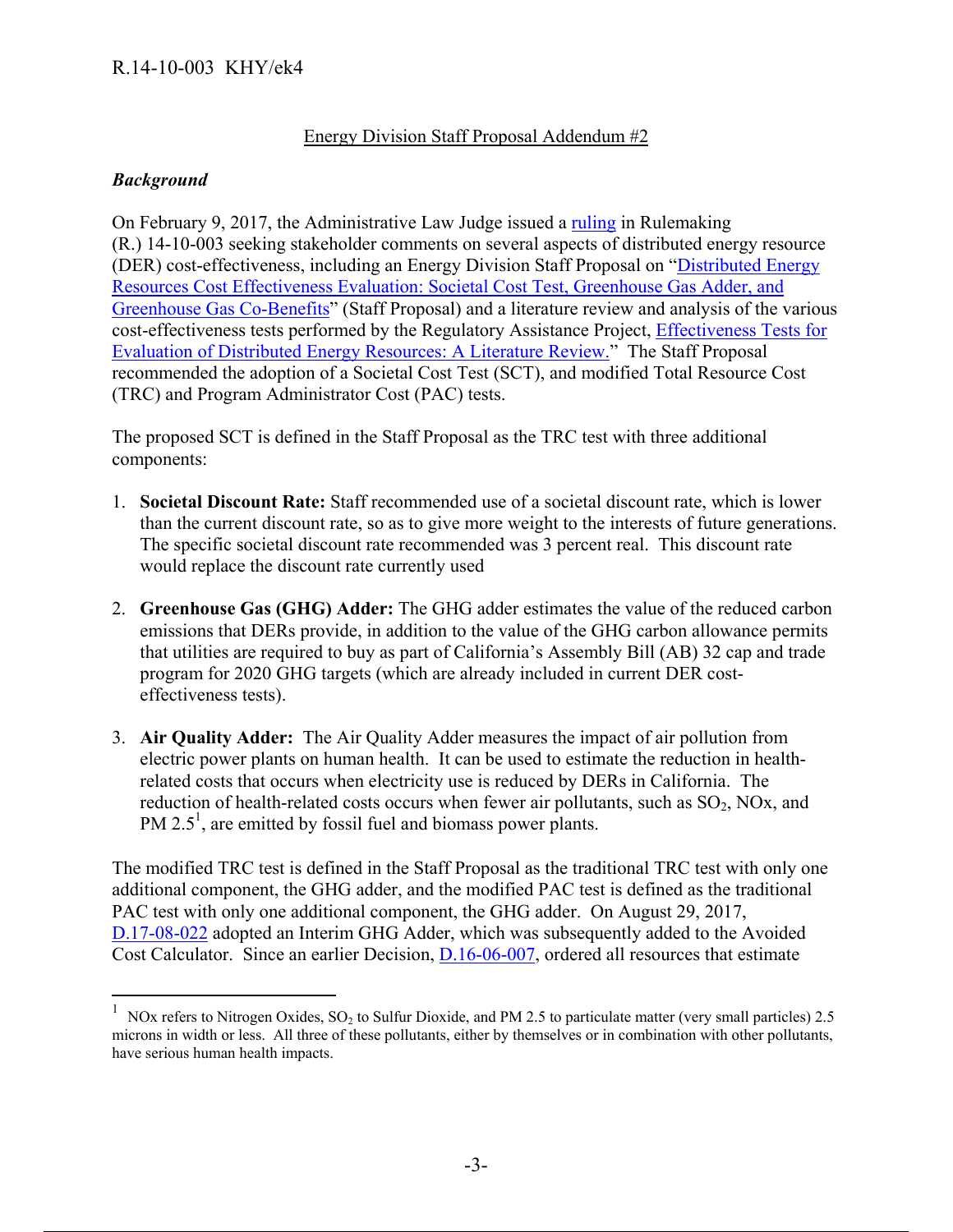avoided costs to use the most recent version of the Avoided Cost Calculator, D.17-08-022 implicitly adopts the modified TRC and PAC tests.

Since the release of the Staff Proposal in February 2017, Staff has carefully examined the comments received on the Staff Proposal, and continued to research and analyze related issues. As a result, Staff recommends a refinement to the original proposal. This Addendum provides additional information and makes more detailed recommendations for the proposed costeffectiveness tests in general, and the two adders specifically. In each of these areas, Staff presents some discussion, and then recommendations.

#### *General Recommendations*

- **Adopt the modified TRC and PAC tests as replacements for the existing tests**. While this has implicitly been done because of the adoption of the Interim GHG Adder and its inclusion in the latest version of the Avoided Cost Calculator, Staff recommends that the
- **Adopt the SCT as an additional test to be used, initially, for informational purposes only, allowing each resource proceeding to determine how (if at all) to use the test in its decision-making.** An informational SCT can provide more information to the Commission and to stakeholders on the environmental impacts of programs, and should be required for all applications, advice letters, evaluations, or any other activity where cost-effectiveness analysis is required. Staff sees a long-term goal of having the same cost-effectiveness test used in decision-making across all similarly situated resource proceedings, but recognizes that this can only happen over time with experience using the different cost-effectiveness tests, including the proposed SCT and modified TRC/PAC, in various proceedings. The Integrated Resource Planning (IRP) proceeding<sup>2</sup> is a logical context in which information gained from using the SCT in the various resource proceedings could help clarify a cross-resource societal perspective. IRP engages in a technology-neutral analysis to determine optimal, least-cost resource portfolios, given constraints such as meeting the state's climate goals. The information gained from using the SCT to value DERs can provide IRP with values for societal costs and benefits that, when used as inputs to IRP could potentially affect the resource mix in the optimal portfolio. Staff further recommends that the Commission review the use of the informational SCT after a set period of time. Staff suggests three years as the review period.
- **Require all DERs to use these tests.** Those programs that do not use the traditional Standard Practice Manual tests, such as low income programs which have developed their own tests, and programs ordered by statute to include specific inputs to the costeffectiveness analysis, should still use the most recent version of the Avoided Cost Calculator, which includes a GHG adder, for any test that uses avoided cost inputs. In

 $\overline{a}$  $2$  R.16-02-007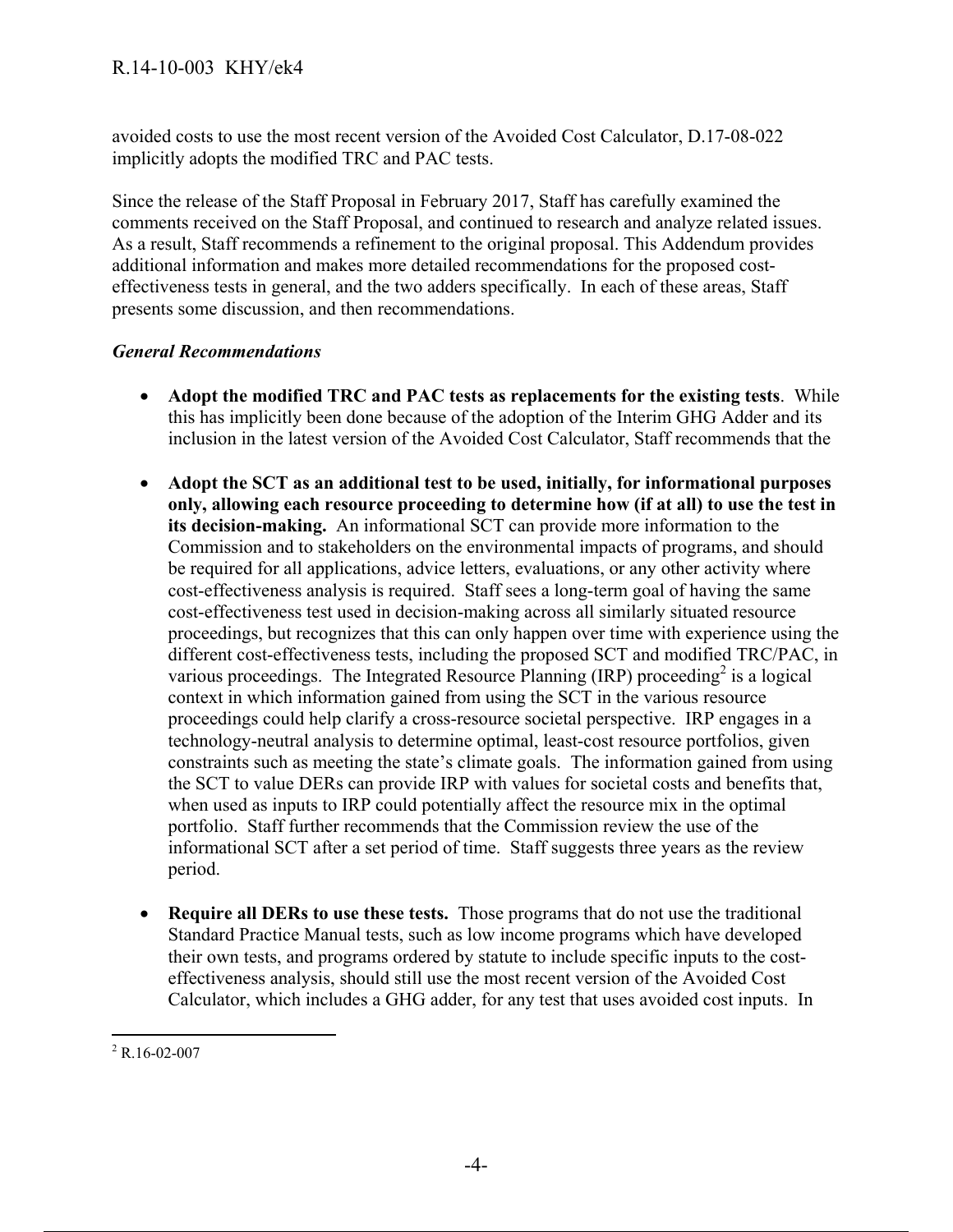addition, those programs should develop a societal test based on one of their specific cost-effectiveness tests, which should include the same elements – avoided cost inputs which include the SCT-specific adders from the Avoided Cost Calculator, and a social discount rate.

- **Adopt a 3 percent discount rate for the SCT**, as stated in the original Staff Proposal.
- **Staff will continue to issue white papers, proposals, and research reports for stakeholder comment that address issues associated with the improvements to the DER cost-effectiveness framework.** Staff expects to issue several reports during 2018, on SCT-related topics including:
	- o Development of a permanent air quality adder method, including any future refinements as described below.
	- o Proposed model for measuring the co-benefits of reducing hydrofluorocarbons, as stated in the original Staff Proposal.

In addition, Staff from the Integrated Distributed Energy Resource (IDER) and IRP proceedings are working together on the development of a Common Resource Valuation Method, which is closely related to IDER cost-effectiveness, and anticipates issuing reports or proposals on broader cost-effectiveness topics, including:

- o Coordinating IDER cost-effectiveness with IRP and Least Cost Best Fit analysis;
- o Incorporating Local Net Benefits Analysis into the Avoided Cost Calculator; and
- o Guidelines for a more consistent DER cost-effectiveness framework.
- **Any modification of the Avoided Cost Calculator that affects the TRC and PAC tests should also be applied to the Ratepayer Impact Measure (RIM) test.** Since the RIM test uses avoided cost inputs, it should be modified in the same manner as the TRC and the PAC tests.

#### *GHG Adder*

The Staff Proposal suggested two possible sources for the value of the GHG adder. It could be based on the marginal cost of abatement (i.e., the cost of achieving California's GHG reduction goals), or on the social cost of carbon (i.e., the damage costs resulting from climate change). The Staff Proposal recommended basing the GHG adder on the marginal cost of abatement, and expressed a preference for a GHG adder that is determined as part of the Commission's IRP proceeding (either explicitly, or derived from the preferred IRP plan identified in that proceeding).

The Staff Proposal also noted that an interim GHG adder may be needed, and may have to be determined by another method, depending on the pace of the IRP proceeding. Several months after the Staff Proposal was released, Staff identified a timing issue in the Energy Efficiency proceeding where the IDER proceeding needed to develop an Interim GHG Adder that could be used in the Energy Efficiency Potential Study, which is used to determine Energy Efficiency program goals. Staff was concerned that if goals were set using the existing TRC or PAC tests, the goals would become outdated if the modified TRC and PAC tests were later adopted.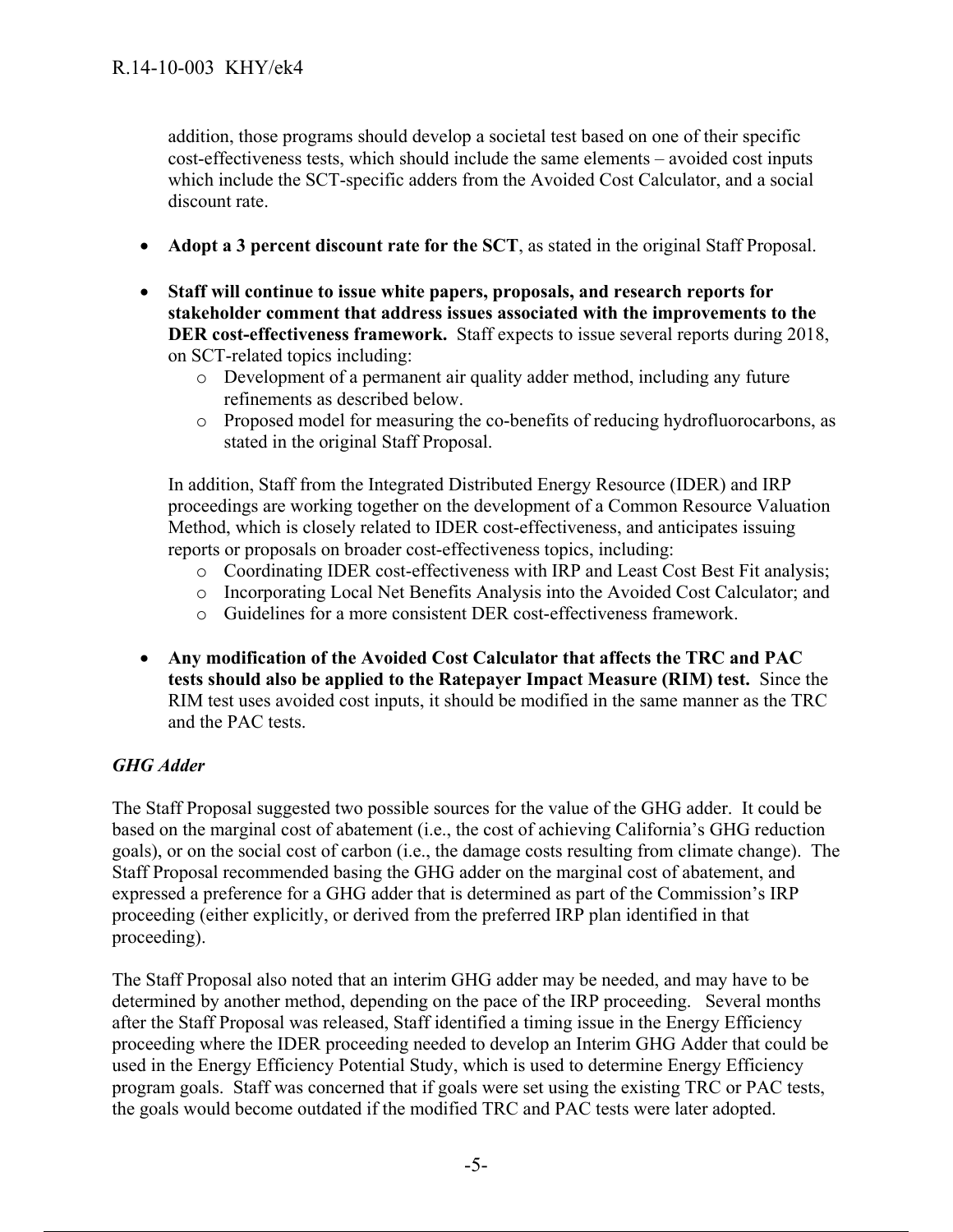As a result, Staff proposed an interim GHG adder, based on preliminary IRP modeling results. D.17-08-022 adopted an Interim GHG adder, but rejected Staff's proposed values and instead adopted values based on the California Air Resources Board (CARB) Cap-and-Trade Allowance Price Containment Reserve price (Cap-and-Trade APCR Price). The Cap-and-Trade APCR Price is a cost-containment mechanism, which includes a set-aside pool of allowances that can only be purchased by covered entities at set prices. The Decision points out that "(t)here is insufficient evidence in the record to determine if the Cap-and-Trade APCR Price can be equated with a marginal carbon abatement price. However, because it represents the highest cost of compliance with California's cap and trade requirements, the Cap-and-Trade APCR Price is the best interim value currently available to approximate the societal costs of greenhouse gas emissions.<sup>3</sup>

Thus, D.17-08-022 does not resolve the question of whether the GHG adder should be based on a marginal carbon abatement cost or the social cost of carbon, and it adopts only a temporary value for the adder, which will expire at the latest in March 2019.

The comments on the Staff Proposal led Staff to further consider the merits of both approaches. Staff noticed that while some parties argued for use of one or the other approach, several parties seemed to see the merits of both approaches. For example, the Institute for Policy Integrity states that "using the avoided cost approach will result in the Commission comparing the costs of proposed DER projects to the costs of other policies that the state is using to reduce greenhouse gas emissions. The costs of these other policies are perhaps a rough proxy for how much society is willing to pay to reduce greenhouse gas emissions, but they do not reflect the actual benefit to society of those reductions. In contrast, the Social Cost of Carbon is designed to reflect the best available estimate of the benefit to society of reducing a ton of carbon emissions."4 NRDC agrees that the damage cost is the appropriate input for a societal cost test, but supports using the Marginal Abatement Cost as a starting point<sup>5</sup>. The Sierra Club argues that "(a)batement costs and damage costs are two different things, and each has a separate role in the cost-effectiveness framework."<sup>6</sup> The Sierra Club also states that "the Commission should include forecasted electric-sector GHG compliance costs in every cost-effectiveness test that is meant to capture utility costs,"<sup>7</sup> and that therefore modified TRC and PAC tests, which should include a GHG adder based on marginal abatement costs, should replace the existing TRC and PAC tests. In addition, they argue that the cost of compliance (i.e., the marginal abatement cost) is internal to

 $3$  D.17-08-022, p. 11

<sup>4</sup> Institute for Policy Integrity reply comments, April 6, 2017, p. 5

 $<sup>5</sup>$  NRDC reply comments, April 6, 2017, p. 3</sup>

<sup>6</sup> Sierra Club comments, March 23, 2017, p. 18

<sup>7</sup> Sierra Club comments, March 23, 2017, p. 17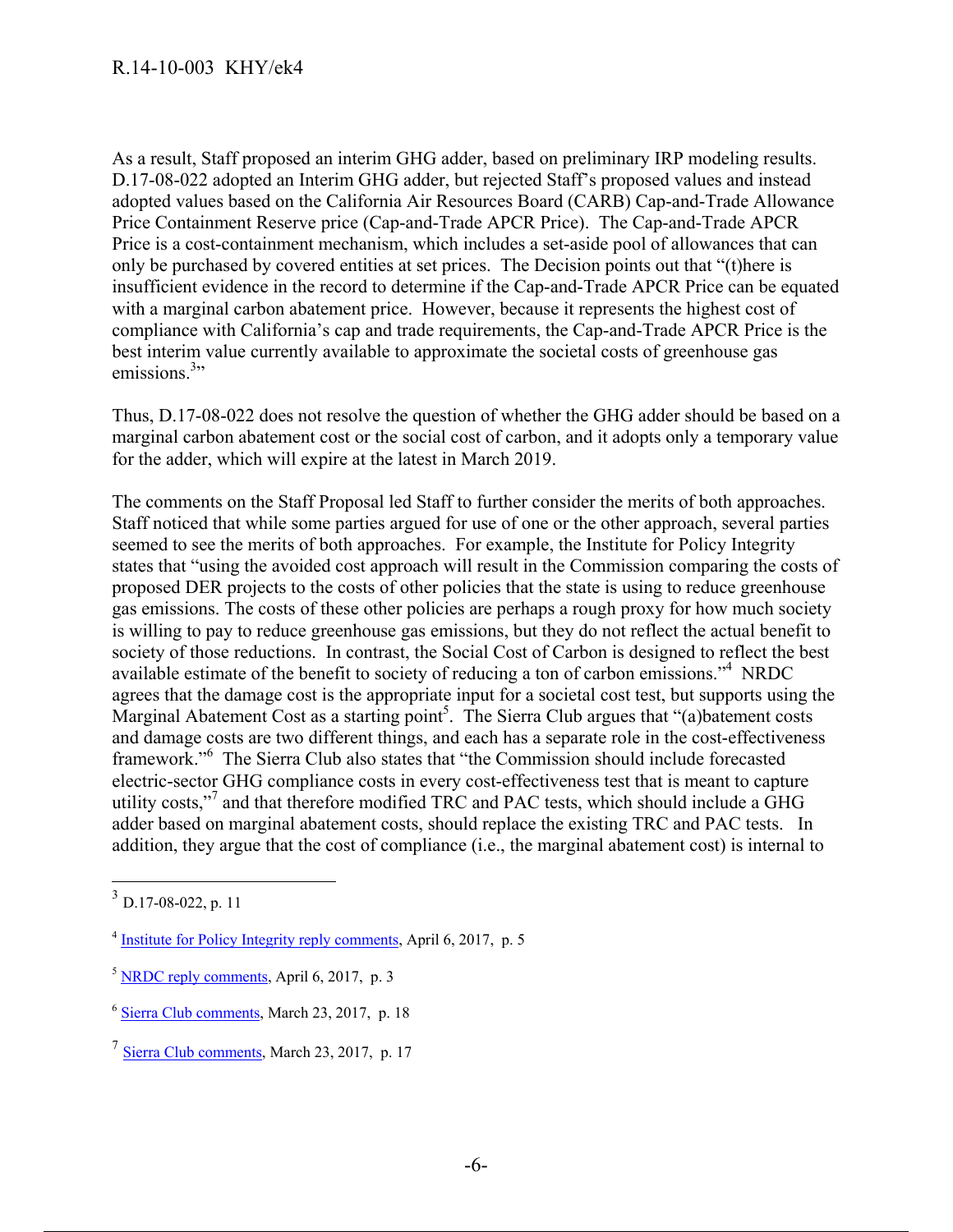the utility and damage cost are external, and that "(t)he SCT should include both internal and external GHG costs."<sup>8</sup>

The Sierra Club's comments, in particular, led Staff to examine further the two proposed methods of determining the GHG adder, and the purpose of using the adder in the different costeffectiveness tests. The PAC test is a relatively straightforward estimate of the utility's costs and benefits, designed to minimize the utility's revenue requirement. The TRC test is structurally similar to the PAC test – the only significant difference is that the TRC includes the participant's costs and excludes incentive costs. The TRC is designed to minimize the total expenditures of the utility and the program participants together. Both of these tests compare the out-of-pocket costs of a DER to the electric grid benefits (in the form of avoided costs) of a DER. As such, it seems logical to limit these tests to costs that are borne by ratepayers and the financial, energyrelated benefits that accrue to ratepayers. A GHG adder based on the marginal cost of abatement would be the most logical to use for these tests, since it reflects the actual costs that ratepayers will likely incur to meet California's GHG goals, as required by state law.

The SCT, on the other hand, is not intended to be a purely financial test. It is intended to capture environmental costs and benefits that are paid for and received by society – those values that economists refer to as "externalities." While "society" and "ratepayers" are largely the same group of people, they do not pay the costs or accrue the benefits in the same ways or at the same rates. This raises many questions. First, how much should ratepayers (whose energy use *causes* the negative environmental impacts) be liable for the environmental costs to all members of society, who incur any public health costs associated with that energy use? Second, to what extent should the Commission, whose jurisdiction does not generally include public health issues, be concerned with these impacts? These questions are difficult to answer. However, as explained in the Staff Proposal, there is a clear statutory basis for inclusion of environmental impacts in the cost-effectiveness framework, $9$  and in fact California energy policy has for many years implicitly valued the environmental benefits of energy efficiency, customer load reductions, and renewable energy. Those environmental benefits are received by society when ratepayers consume less carbon-emitting energy, and in turn, if ratepayers do not do so, society will have to bear a greater externality cost. That cost, for greenhouse gases, is the damage cost associated with climate change. Therefore, Staff is now recommending that the GHG adder used in the SCT be based on the social cost of carbon.

While we recognize that the criticisms and difficulties related to the social cost of carbon are still valid – it is inherently difficult to estimate any such controversial, complicated, and uncertain societal costs – we now believe that it is the more appropriate estimate for the SCT.

<sup>8</sup> Sierra Club comments, March 23, 2017, p. 19

<sup>9</sup> Public Utilities Code Sections 701.1(a)(1) and 701.1(c).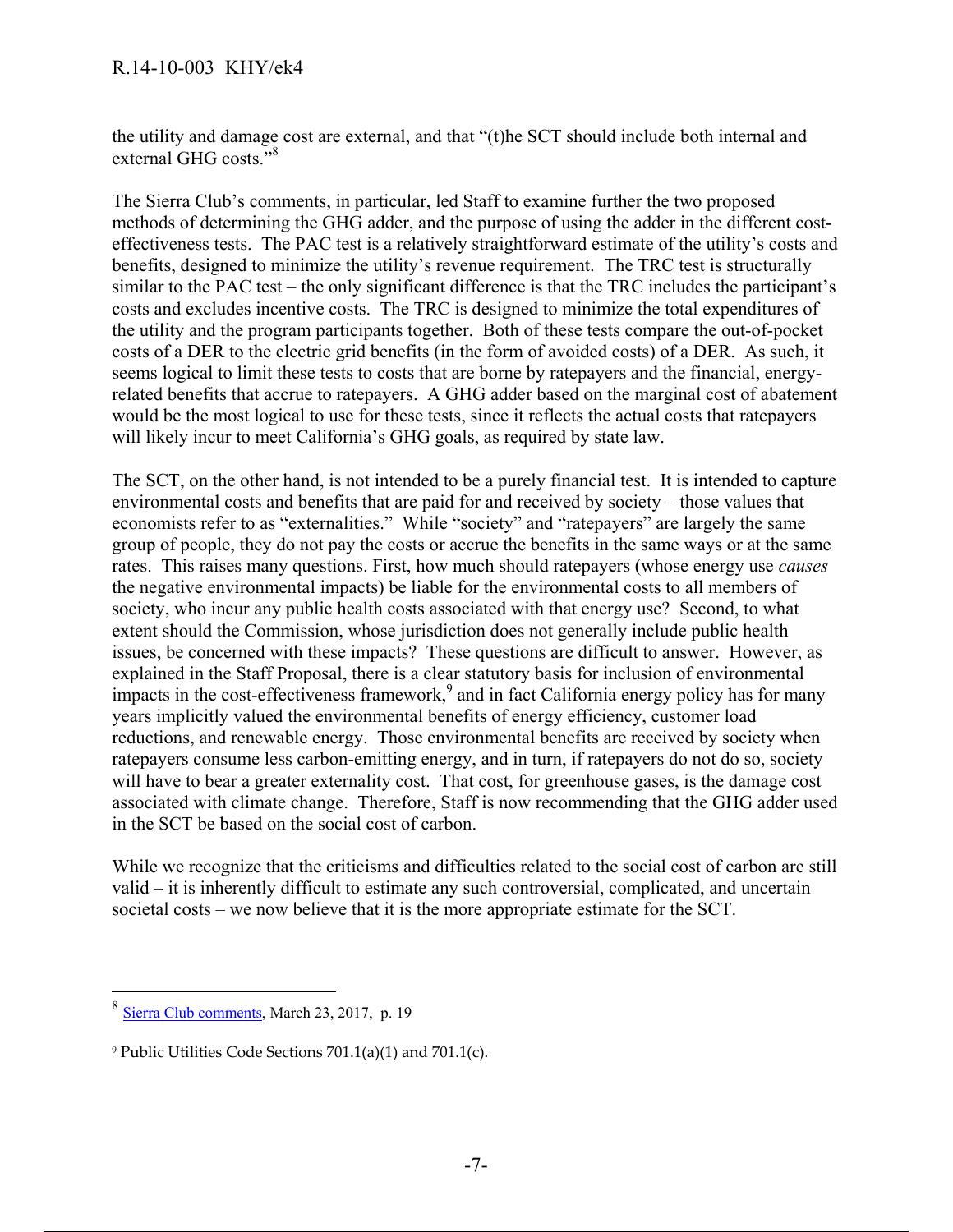The next question, then, is how to estimate the social cost of carbon. Staff was persuaded by the arguments of the Institute for Policy Integrity to use the value recommended by the Interagency Working Group (IWG) for the social cost of carbon.<sup>10</sup> The IWG was formed in 2010 by President Obama, with the goal of determining values for the social costs related to greenhouse gas emissions that could be used in Federal government and state climate change mitigation efforts. Our concerns with this value remain – it is highly uncertain, due to the difficulty of measuring the impacts of climate change, particularly over the long term; and there is uncertainty about the future source of updated values, given that the IWG has been disbanded. However, both the broad scope of the IWG's membership, which consisted of representatives from 12 agencies and offices, including the Departments of Energy, Commerce, Agriculture and Transportation, the Environmental Protection Agency, and the Office of Management and Budget, as well as the eminence of the National Academies of Sciences, Engineering, and Medicine, which performed the research, has led Staff to believe that, despite the uncertainties discussed above, IWG values represent the best and most widely-accepted estimates of the social cost of carbon. Staff intends to work with the California Air Resources Board, and other state agencies as appropriate, to ensure that future estimates of the social cost of carbon are based on the most recent evidence and science.

Hence, Staff is modifying its previous recommendation that the GHG adder be based on the marginal cost of abatement, and instead recommending the use of two separate GHG adders – a marginal abatement cost to be used in the modified TRC and PAC tests, and a social cost of carbon to be used in the SCT. We recommend use of the IWG's social cost of carbon as the basis of the SCT GHG adder, and a marginal cost of carbon abatement as the basis of the GHG adder used for the TRC and PAC tests.

Staff further recommends the following specific modifications and details:

- 1. Change in nomenclature: The recommendation that the SCT use a different basis for its GHG adder than the other cost-effectiveness tests could easily lead to confusion. Hence, Staff recommends that the Commission not use the term "GHG adder." Staff suggests that the Commission refer to the value we are using for the TRC and PAC as the "avoided cost of carbon abatement," and use the term "avoided social cost of carbon" for the value we are using for the SCT. Staff recommends including these two new avoided costs in the Avoided Cost Calculator, with the understanding that the avoided social cost of carbon would be used only for the SCT, and the avoided cost of carbon abatement would be used for all other costeffectiveness tests which use avoided cost inputs.
- 2. Relationship to IRP: Staff recommends that the avoided cost of carbon abatement be determined in the IRP proceeding. In the short term, this means replacing the Interim GHG Adder adopted in August 2017 with the "GHG Adder based on RESOLVE results for use in demand-side cost-effectiveness analyses," as shown in Table 6 (p. 118) of the recent IRP

<sup>&</sup>lt;sup>10</sup> Institute for Policy Integrity comments, March 23, 2017, p. 10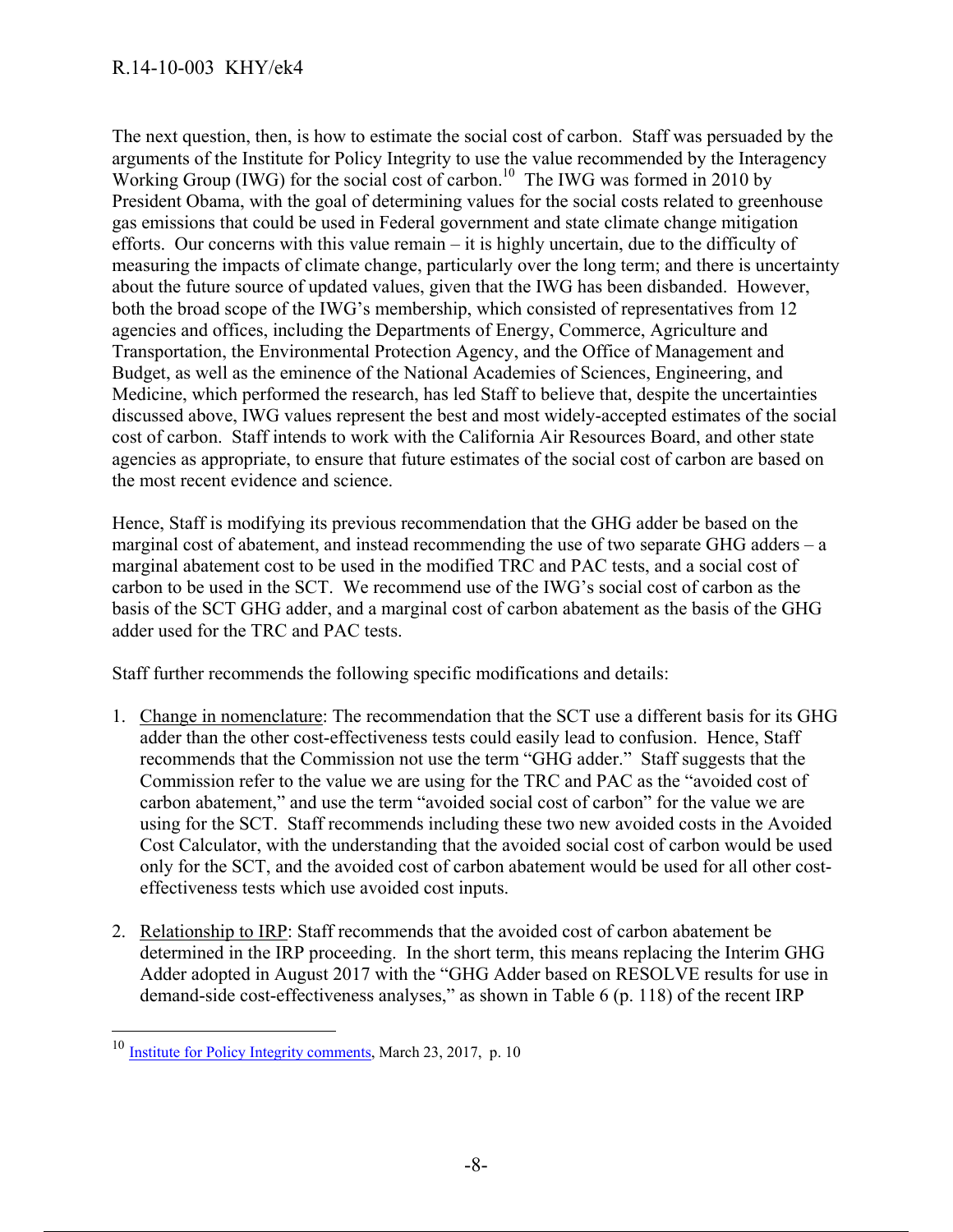decision, D.18-02-018. In the long term, this value should be proposed, updated, and litigated in the IRP proceeding, since that proceeding is conducting the optimization modeling which provides the best estimates of the costs of achieving the state's GHG goals. Any values determined in the IRP proceeding should be adjusted before incorporation into the Avoided Cost Calculator, mostly to avoid double-counting, as follows:

- a. The avoided cost of carbon abatement used in the Avoided Cost Calculator should **not** include the cap and trade carbon allowance selling price, which has already been incorporated into the avoided cost of energy.
- b. The avoided cost of carbon abatement used in the Avoided Cost Calculator should replace not only the existing GHG adder, but also the Avoided Renewable Portfolio Standard (RPS) cost. This is necessary because the IRP optimization model considers the impact on total system costs when it chooses energy resources. For example, the model would choose to add a certain amount of energy efficiency only after considering the impact on total system costs of making that choice, and the total system costs would include not only the costs of the energy efficiency, but also the reduced cost of the RPS requirement that always results from energy efficiency procurement.
- c. The avoided cost of carbon abatement used in the Avoided Cost Calculator may require adjustment if different dollar years are used in the different models (i.e., if the IRP modeling uses 2016 dollars and the Avoided Cost Calculator uses 2018 dollars, the values will have to be aligned.)
- 3. Value for Social Cost of Carbon: The IWG's social cost of carbon report<sup>11</sup> reports four sets of values for the social costs of carbon. These values are based on three different studies, each of which produces a range of possible values. The first three sets of values are the average of the mid-range (i.e., most likely) values of these different studies, calculated using different discount rates, and the fourth is a "high impact" value. The high impact value represents higher-than-expected impacts from temperature change, and is taken from a higher end ( $95<sup>th</sup>$  percentile) of the range of possible values. Staff recommends that the value adopted for use in the SCT be the high impact value proposed by the  $IWG<sup>12</sup>$  and shown in Table 1 below. Staff is recommending the high impact value because of the seeming consensus in the scientific community, as discussed below, that the lower values represent a lower bound for the damage costs related to climate change. It does not seem consistent with California's ambitious GHG goals to value the cost of *not* achieving those goals based on a number which omits many of the impacts of climate change that California seeks to protect itself from. The

 $\overline{a}$ <sup>11</sup> Interagency Working Group on Social Cost of Greenhouse Gases, United States Government; *Technical Support Document: Technical Update of the Social Cost of Carbon for Regulatory Impact Analysis Under Executive Order 12866*

<sup>12</sup> *ibid*, p. 4 Table ES-1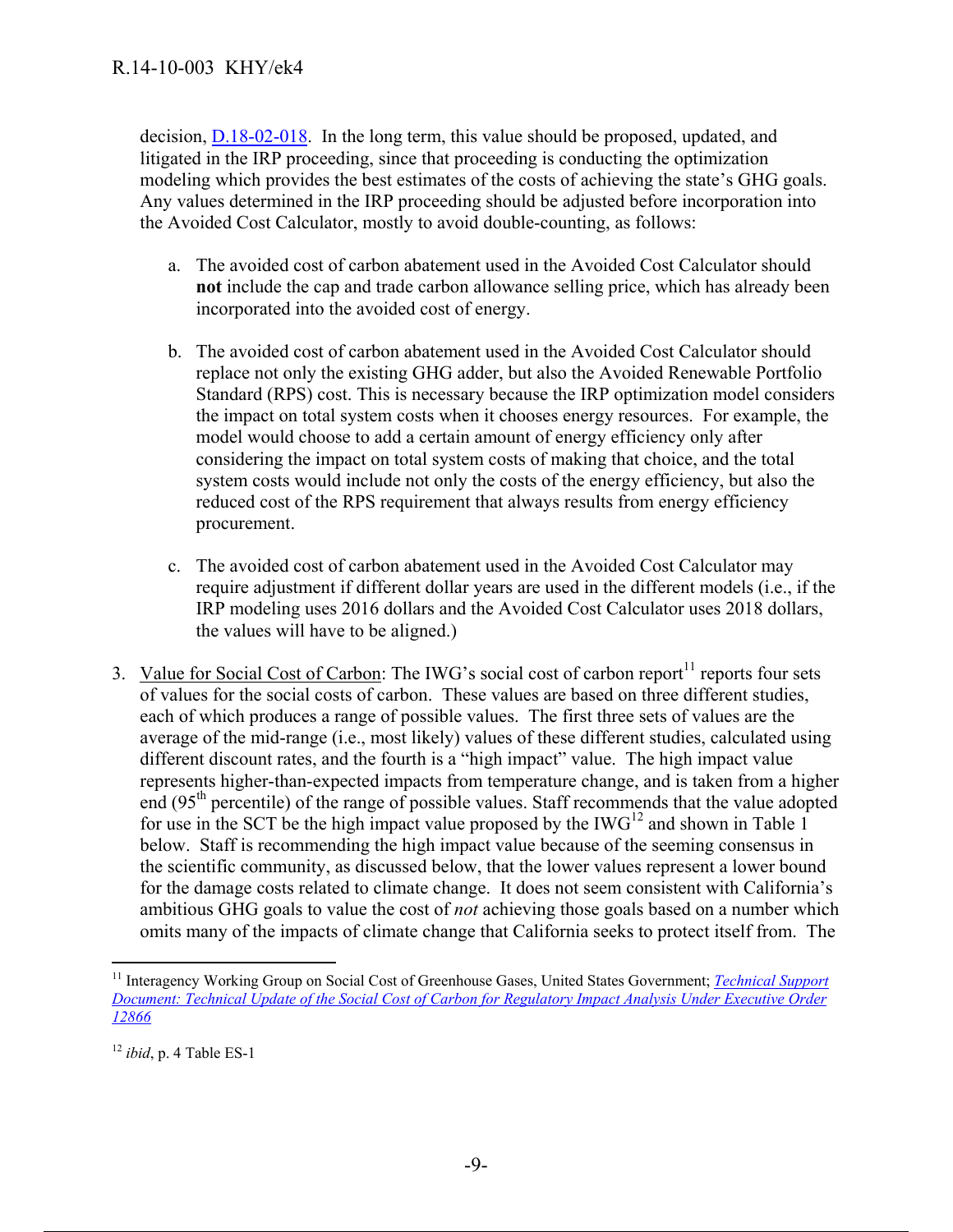| Table 1: Social Cost of Carbon, 2010 - 2050<br>(in 2007 dollars per metric ton of CO2) <sup>13</sup> |               |               |                 |                                                  |  |  |  |
|------------------------------------------------------------------------------------------------------|---------------|---------------|-----------------|--------------------------------------------------|--|--|--|
| Year                                                                                                 | 5%<br>Average | 3%<br>Average | 2.5%<br>Average | <b>High Impact</b><br>(95th Percentile<br>at 3%) |  |  |  |
| 2010                                                                                                 | 10            | 31            | 50              | 86                                               |  |  |  |
| 2015                                                                                                 | 11            | 36            | 56              | 105                                              |  |  |  |
| 2020                                                                                                 | 12            | 42            | 62              | 123                                              |  |  |  |
| 2025                                                                                                 | 14            | 46            | 68              | 138                                              |  |  |  |
| 2030                                                                                                 | 16            | 50            | 73              | 152                                              |  |  |  |
| 2035                                                                                                 | 18            | 55            | 78              | 168                                              |  |  |  |
| 2040                                                                                                 | 21            | 60            | 84              | 183                                              |  |  |  |
| 2045                                                                                                 | 23            | 64            | 89              | 197                                              |  |  |  |
| 2050                                                                                                 | 26            | 69            | 95              | 21                                               |  |  |  |

catastrophic wildfires of 2017 heighten concerns about adequately estimating the societal costs of climate change in our state.

Staff believes that there is extensive evidence that the IWG average values underestimate the damage costs associated with climate change. Institute for Policy Integrity points out, "this [average] value is likely an underestimate because some forms of damage, like catastrophic risks, are omitted."14 The Institute for Policy Integrity points to several studies, and Staff have examined additional studies, which agree that the IWG's average values represent a lower bound, partially because they do not include the full effects of most catastrophic events. In a separate study, the Institute for Policy Integrity provides a list of damages excluded from the IWG's estimates, which includes damages from wildfires and damages to infrastructure, both of which are significant concerns for California utilities.<sup>15</sup> The CARB Climate Change Scoping Plan states that "[i]t is important to note that the [IWG's social cost of carbon], while intended to be a comprehensive estimate of the damages caused by carbon globally, does not represent the cumulative cost of climate change and air pollution to society. There are additional costs to society outside of the [IWG's social cost of carbon], including costs associated with changes in co-pollutants, the social cost of other GHGs including methane and nitrous oxide, and costs that cannot be included due to modeling and data limitations. The IPCC<sup>16</sup> has stated that "the [IWG's social cost of carbon]

<sup>13</sup> Technical Support Document, *op cit,* p. 4 Table ES-1

<sup>&</sup>lt;sup>14</sup> Institute for Policy Integrity comments, March 23, 2017, p. 11

<sup>&</sup>lt;sup>15</sup> Institute for Policy Integrity, *The Social Cost of Greenhouse Gases and State Policy*, p.5

<sup>16</sup> Intergovernmental Panel on Climate Change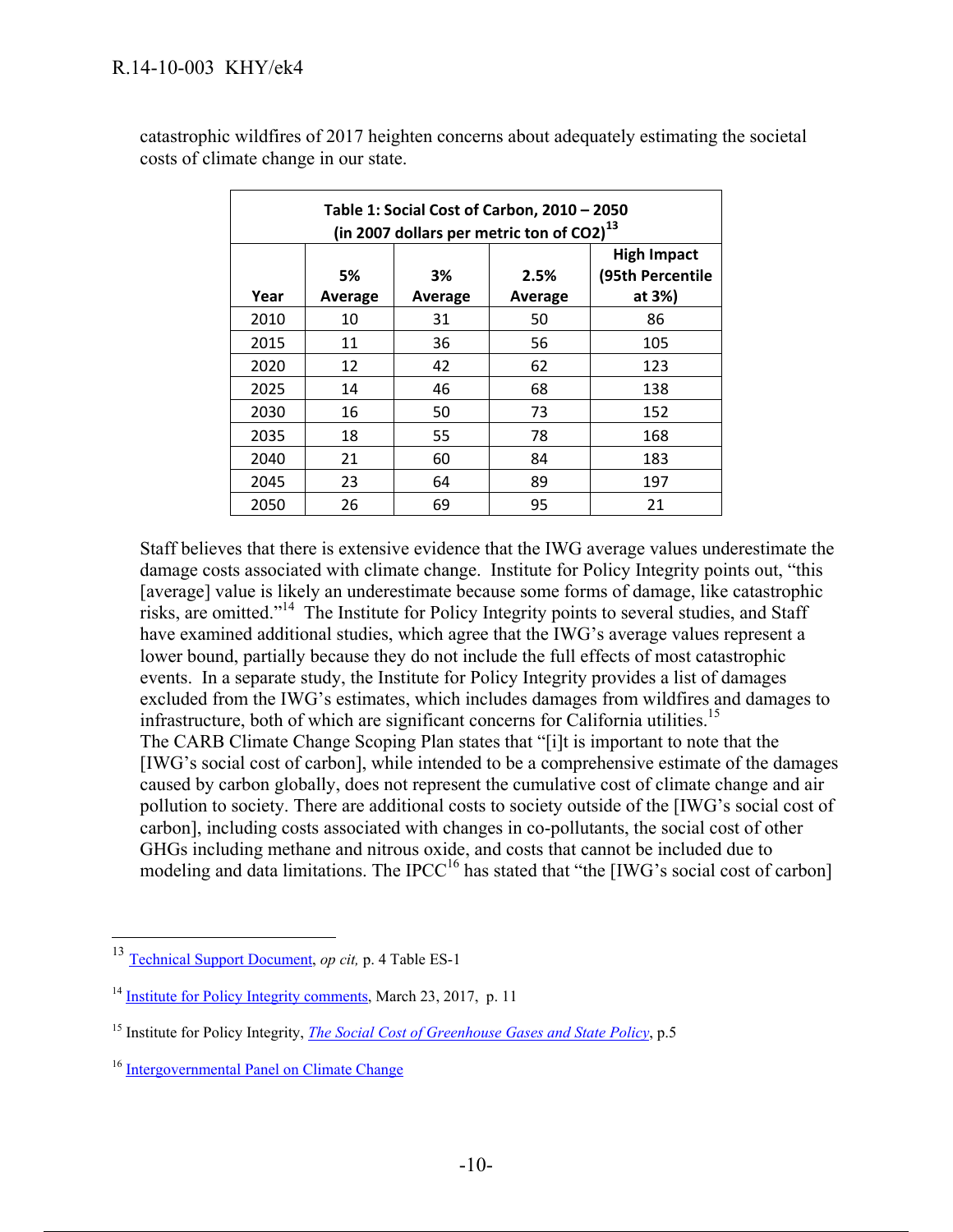estimates are likely underestimated due to the omission of significant impacts that cannot be accurately monetized, including important physical, ecological, and economic impacts."<sup>17</sup>

Revesz et al.<sup>18</sup> state four reasons why the future costs of climate change could be higher than the IWG average costs: (1) The impacts of historic temperature changes suggest that societies and economies may be more vulnerable than current models predict and that weather variability is more important than average weather in determining impacts, particularly for crop growth and food security; (2) The models omit damages to labor productivity, to productivity growth, and to the value of the capital stock, including buildings and infrastructure; (3) the models assume that the value that people attach to ecosystems will remain constant, and do not take in account that as a commodity becomes more scarce its value increases; and (4) the analysis assumes a constant discount rate, but for impacts that are both highly uncertain and occurring in the distant future, a discount rate that declines over time may be more appropriate.

The IWG states "there is extensive evidence in the scientific and economic literature on the potential for lower-probability, but higher impact outcomes from climate change, which would be particularly harmful to society and thus relevant to the public and policymakers. The fourth [high] value is thus included to represent the marginal damages associated with these lower-probability, higher-impact outcomes."<sup>19</sup>

The costs of climate change associated with electricity infrastructure, and its resultant impact on California's economy, are not included in the IWG models, which is of particular concern to California ratepayers. Those impacts include the effects of extreme heat, which reduces the efficiency of the grid. For example:

- Line sag decreases transmission efficiency;
- Thermal efficiency of power plants decreases;
- Thermal efficiency of solar panels decreases;
- A recent study<sup>20</sup> estimates decreases in wind production across the northern hemisphere of 8-40 percent, affecting wind turbine efficiency;
- Other system components, such as transformers, cannot cool down, and so are more prone to overheat, resulting in lower efficiency and increased maintenance and replacement cost; and
- Cooling demand increases significantly during both day and night.

 <sup>17</sup> California Air Resources Board's California's 2017 Climate Change Scoping Plan, p. 41

<sup>18</sup> Richard l. Revesz et al., *Global Warming: Improve Methods of Climate Change*, 508 Nature 173, 2014

<sup>19</sup> Technical Support Document, *op cit*, p. 3

<sup>20</sup> Kristopher B. Karnauskas et al, *Southward shift of the global wind energy resource under high carbon dioxide emissions*, Nature Geoscience 11, 2018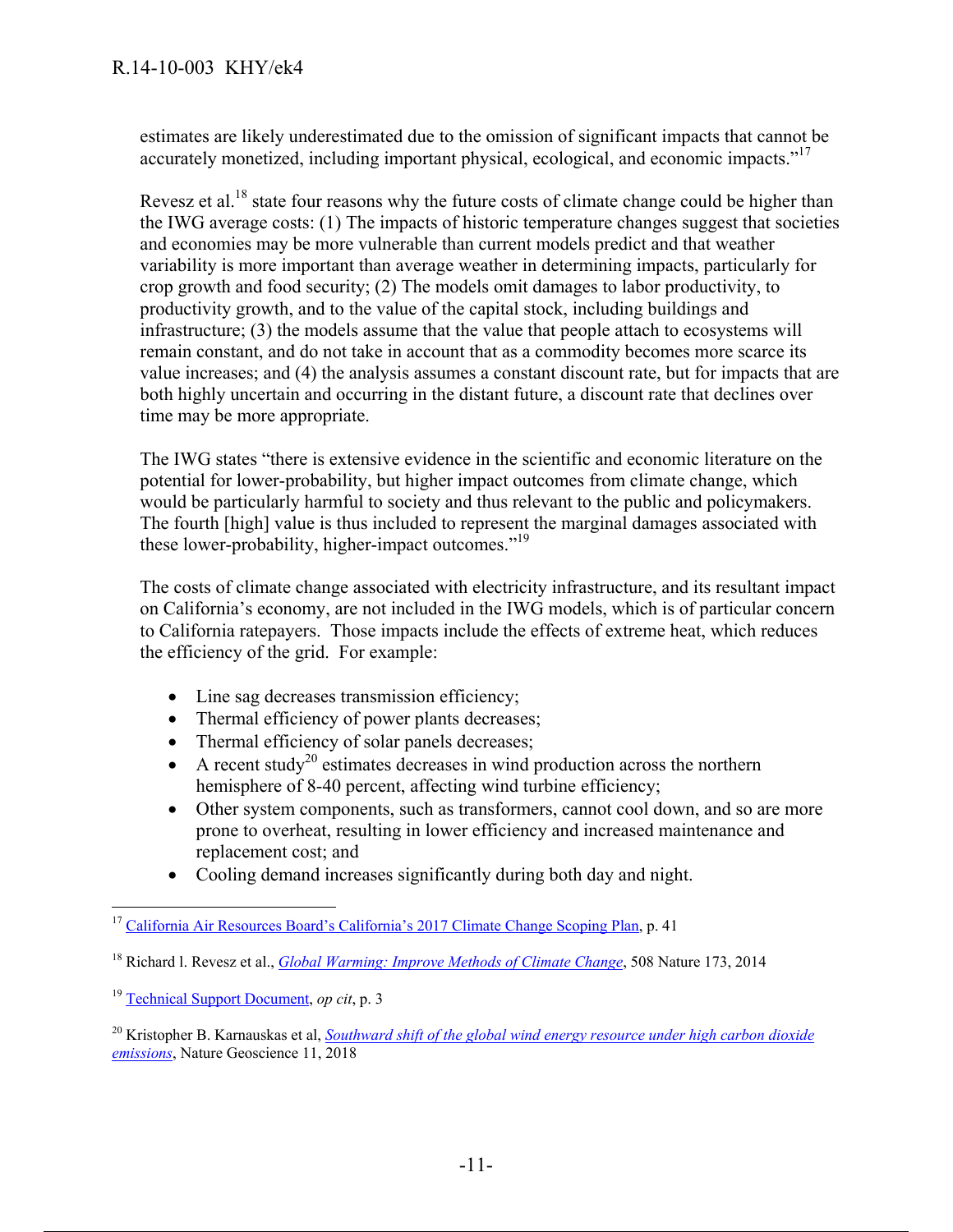Finally, the impacts of flooding are only partially included in the IWG models. This could be significant for California utilities. For example, Pacific Gas and Electric Company reports<sup>21</sup> that 26 percent of their substations lie within FEMA's 100 year flood zone, and 39 percent within FEMA's 500 year flood zone<sup>22</sup>. Significant percentages of other PG&E transmission and distribution system infrastructure also lie within these zones.

Staff believes there is ample evidence that the IWG's average values do not fully consider the impact of many climate change impacts that California is already encountering. Therefore, we find that the high impact value is the more appropriate and defensible estimate.

#### *Air Quality Adder*

The Staff Proposal did not provide a specific recommendation for the air quality adder, but rather proposed using one of two USEPA models as part of a research project, combined with a stakeholder process, to determine the best methods and values for estimating this adder. Staff subsequently examined these two models, as well as four additional models, which were recommended as the best tools for examining pollution impacts. Staff determined that, as a first step, USEPA's Co-Benefits Risk Assessment Health Impacts Screening and Mapping Tool (COBRA) model (see textbox below) could be used to determine a state-wide approximation of the human health impacts of reducing power plant emissions, with a goal of eventually modifying the approach to enable more geographically granular results.

Using the COBRA tool, Staff computed a value which we propose to use as an Interim Air Quality Adder, which estimates the reduction in health-related costs that occur when electricity use is reduced by DERs in California. Staff proposes using this adder until such time as a more robust model for determining the air quality impacts of electricity generation can be developed.

 $\overline{a}$ 21 Pacific Gas and Electric Company, *Climate Change Vulnerability Assessment*, 2016

<sup>&</sup>lt;sup>22</sup> FEMA's 100 year and 500 year flood zones are defined as the areas which have a 1 in 100 and 1 in 500 chance, respectively, of flooding in a given year. These probabilities do not take into account the increased likelihood of flooding due to climate change.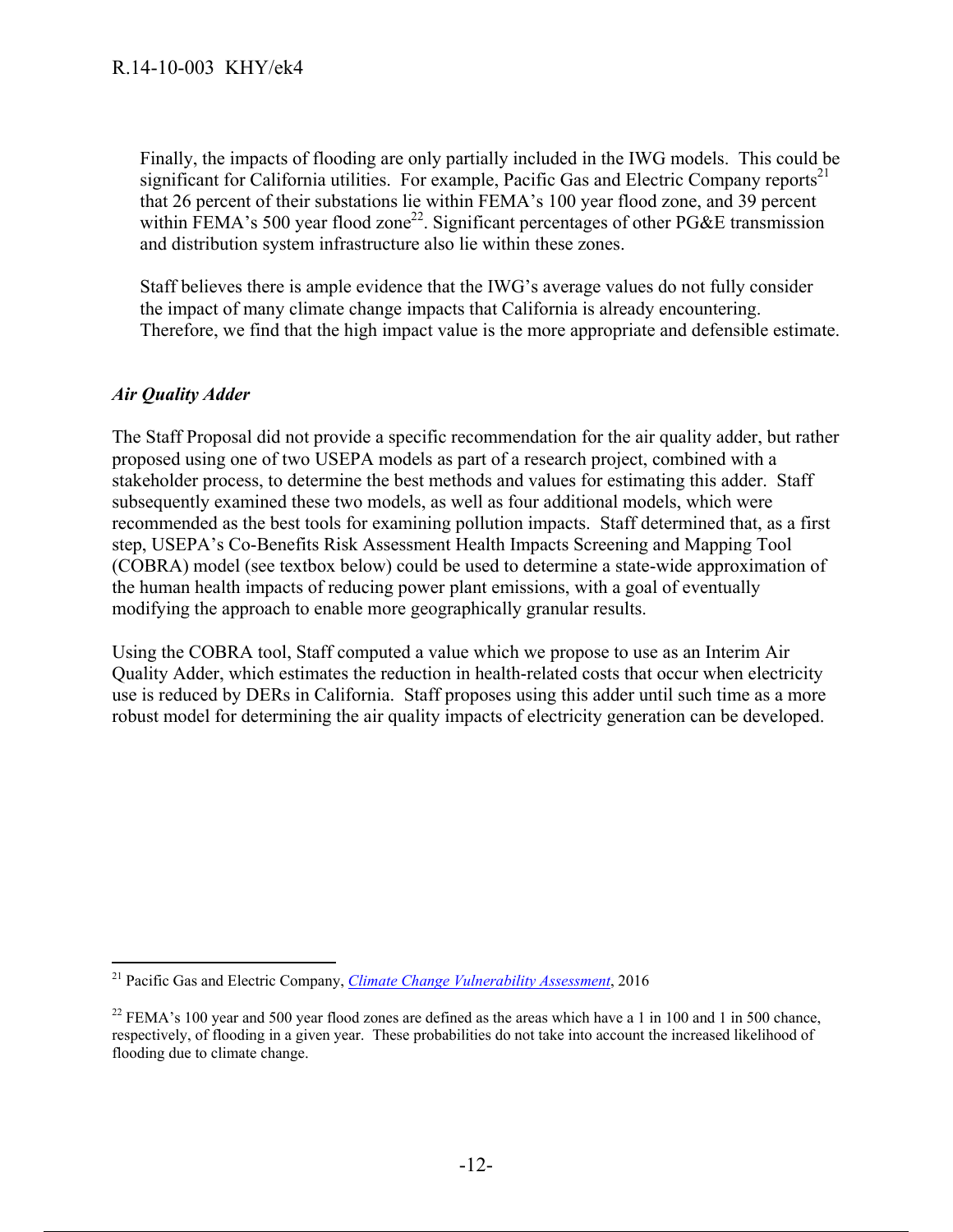The COBRA model provides baseline levels of pollutants in several categories and a number of economic sectors, and allows the user to calculate the impacts of decreasing emissions of those pollutants. Using COBRA's baseline levels for California, Staff determined that the total cost of NOx,  $SO_2$  and PM 2.5<sup>23</sup> emissions from California's electric power plants was between approximately \$500 million to \$1.2 billion in 2017. While this is a relatively small impact compared to other states whose electric generation is not as clean as California's, Staff believes that this is still a sizable economic impact. 24

Using the COBRA tool, Staff determined a value of \$5.20/MWh, which we propose to use as an Interim Air Quality Adder. The section below details the process that was used to

#### **What is the COBRA Model?**

The COBRA model estimates the impacts of changes in emissions levels on human mortality and morbidity (e.g., heart attacks, hospital admissions, acute bronchitis, respiratory symptoms, asthma exacerbations, and lost work or school days) and the related economic value of the impacts (e.g., changes in health care costs, earnings). The economic value of most health effects occurs in the same year as the emissions changes. For non‐fatal heart attacks and for premature mortality (which accounts for most of the economic impacts) the change in risk and the related value from emissions changes occurs over a 20‐year period. For example, suppose the COBRA results for a particular decrease in emissions during 2018 are \$100 in cost savings, of which \$98 is attributable to decreased mortality, and the rest to health care costs. Thus, a decrease in emissions in 2018 will lead to a decrease in health care costs of \$2 in 2018, and a decreased cost to the economy over the subsequent 20 years of \$98 because the (slightly) cleaner air in 2018 led to fewer deaths.

determine this value, and the rationale for doing so:

- 1. Using COBRA's baseline estimation of pollutants for 2017 and a 3 percent discount rate (consistent with the rate proposed for the Societal Cost Test), the model was run using 2014 emissions data on  $SO_2$  and NOx from USEPA's Emissions & Generation Resource Integrated Database (eGRID).
- 2. Initial results used the state-specific emissions rates from eGRID's summary tables, which indicated that the total human health cost associated with a 1 GWh reduction in generation at power plants located in California ranges from \$1,668 to \$3,771. Approximately two-thirds of this cost is attributable to  $SO_2$  emissions, and the rest from NOx emissions.

  $^{23}$  NOx refers to Nitrogen Oxides, SO<sub>2</sub> to Sulfur Dioxide, and PM 2.5 to particulate matter (very small particles) 2.5 microns in width or less. All three of these pollutants, either by themselves or in combination with other pollutants, have serious human health impacts.

 $24$  For example, the human health costs of Pennsylvania's power plant emissions range from \$900 million to \$2 billion, or about twice California's, with about one-third our population.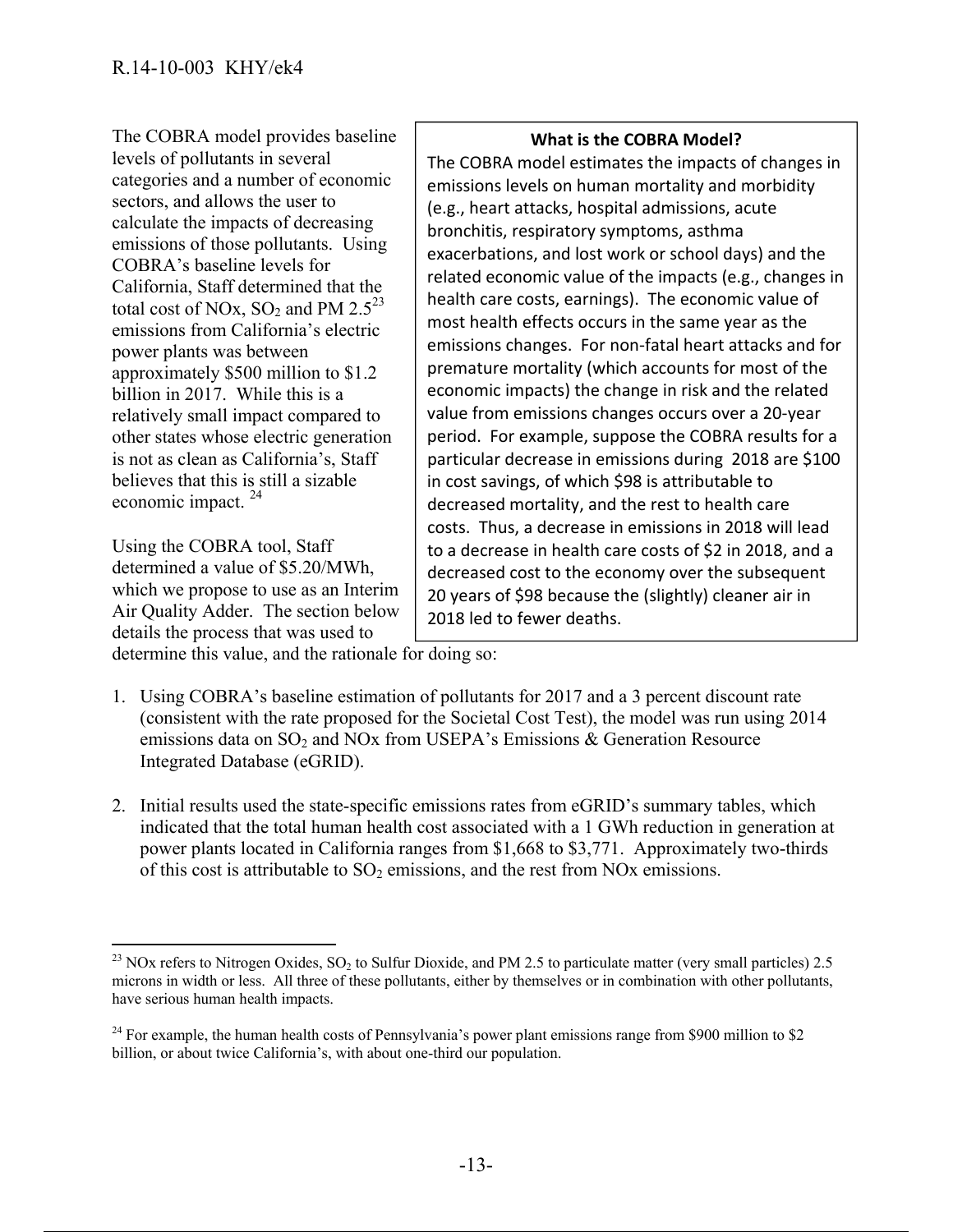- 3. Staff further analyzed the data and determined that while the eGRID summary data gave a reasonable first approximation, it would be possible to develop a more accurate data set. Hence, the following changes were made:
	- An examination of the power plants emitting high levels of  $SO<sub>2</sub>$  found that approximately  $30\%$  of the  $2014$  SO<sub>2</sub> emissions came from coal-burning power plants which have been retired since  $2014^{25}$ . The data were updated to eliminate these retired coal plants.
	- Other retired plants, as determined from the most recent California Energy Commission's Quarterly Fuel and Energy Report Power Plant Owner Reporting Database, were eliminated.
	- Individual plant PM 2.5 emissions, from the CARB Emissions Inventory data, were added.
	- Staff determined that the initial results could lead to double-counting, as the original emissions rates were based on total California electricity generation, including RPS (i.e., the emissions rates were determined by dividing total power plants emissions by total generation). Since the Avoided Cost Calculator, as discussed below, adjusts the adders by the annual percentage of non-RPS generation, using the initial results in the Avoided Cost Calculator would amount to double-counting generation from RPS facilities. Hence, all power plants with zero emissions were eliminated and their generation was not included in the emissions rates.
	- Since the cost-effectiveness framework is largely concerned with the marginal cost impact of reducing electricity generation, the emissions and generation of each plant was adjusted by multiplying by a "non-baseload factor," which measures the extent to which each plant is *not* used for baseload (i.e., is a load-following or peaker plant). The resulting emissions data are shown in Table 2. Note that because of the magnitude of the emissions rates, the Terawatt-hour (TWh) level was used for the actual COBRA model run.

| Table 2  |               |            |                 |  |  |  |
|----------|---------------|------------|-----------------|--|--|--|
|          | <b>PM 2.5</b> | <b>NOx</b> | SO <sub>2</sub> |  |  |  |
| tons/GWh | 0.013091      | 0.121348   | 0.009228        |  |  |  |
| tons/TWh | 13.09         | 121.35     | 9.23            |  |  |  |

4. Using the revised data set, Staff calculated that the avoided human health costs associated with a 1 GWh reduction in generation at power plants range from \$2638 to \$5965, as shown in Table 3. According to USEPA, the low and high estimates are derived using two sets of assumptions about the sensitivity of adult mortality and non-fatal heart attacks to changes in ambient PM 2.5.<sup>26</sup> Approximately half of the total cost is attributable to PM 2.5 emissions,

 $\overline{a}$ <sup>25</sup> Most of the rest of the  $SO_2$  emissions came from biomass plants.

<sup>26</sup> User's Manual for the Co-Benefits Risk Assessment (COBRA) Screening Model Manual, p. 24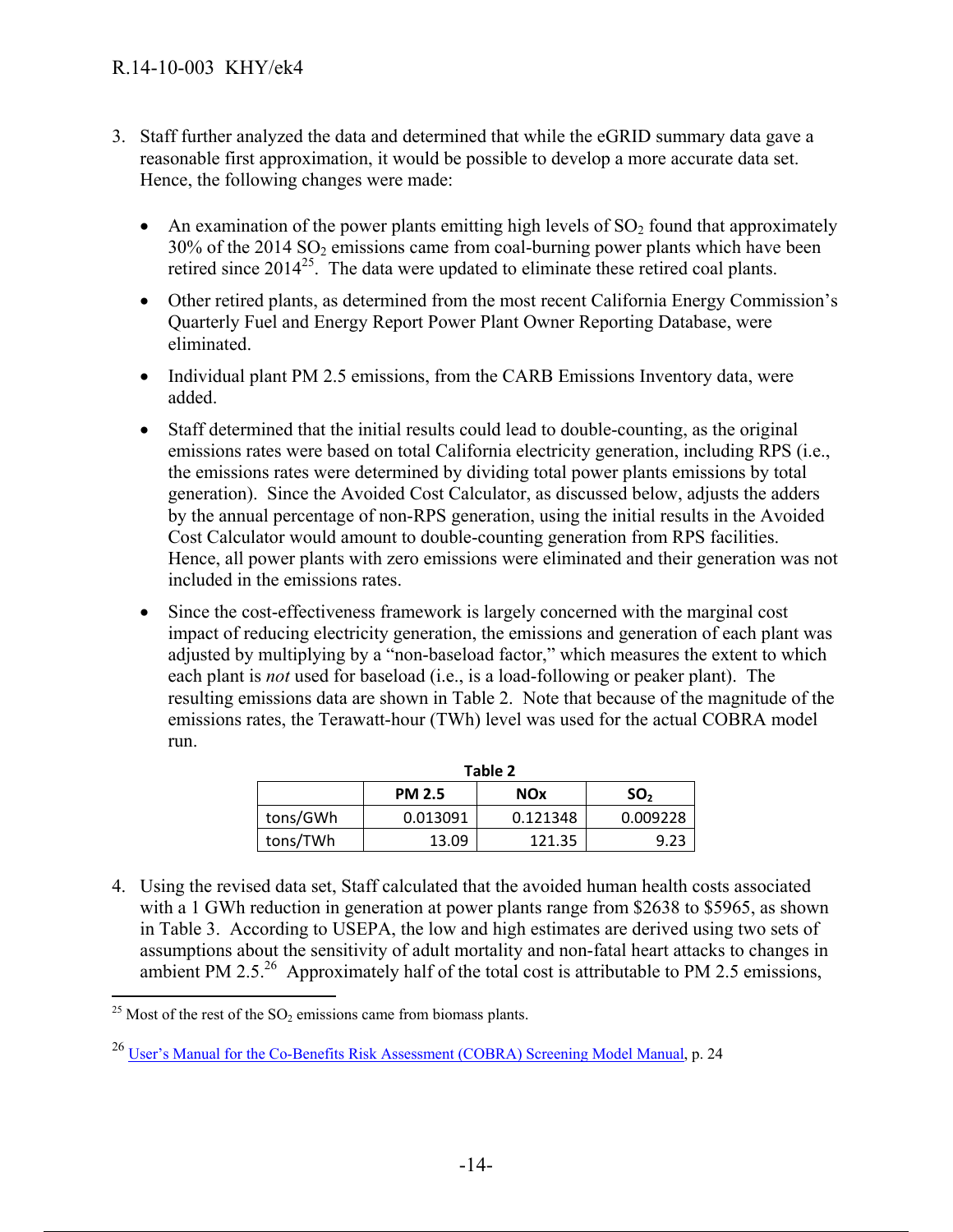and  $25\%$  each to  $SO_2$  and NOx. Parties can verify these results by using the emissions information in Table 2 as inputs to the COBRA model, and can examine the revised data set used to determine these emissions, which will be posted on the IDER cost-effectiveness page of the CPUC website.

| Table 3: 2017 Avoided Human Health Costs of                                                                                                                               |            |  |  |  |
|---------------------------------------------------------------------------------------------------------------------------------------------------------------------------|------------|--|--|--|
| 1 GWh Reduction in Electricity Generation*                                                                                                                                |            |  |  |  |
| Total Health Benefits (low estimate)                                                                                                                                      | \$2,638.07 |  |  |  |
| Total Health Benefits (high estimate)                                                                                                                                     | \$5,964.78 |  |  |  |
| Mortality (low estimate)                                                                                                                                                  | \$2,594.11 |  |  |  |
| Mortality (high estimate)                                                                                                                                                 | \$5,887.68 |  |  |  |
| Infant Mortality                                                                                                                                                          | \$6.38     |  |  |  |
| Nonfatal Heart Attacks (low estimate)                                                                                                                                     | \$4.00     |  |  |  |
| Nonfatal Heart Attacks (high estimate)                                                                                                                                    | \$37.13    |  |  |  |
| Hospital Admits, All Respiratory                                                                                                                                          | \$2.00     |  |  |  |
| Hospital Admits, Cardiovascular (except heart attacks)                                                                                                                    | \$3.25     |  |  |  |
| <b>Acute Bronchitis</b>                                                                                                                                                   | \$0.27     |  |  |  |
| <b>Upper Respiratory Symptoms</b>                                                                                                                                         | \$0.34     |  |  |  |
| Lower Respiratory Symptoms                                                                                                                                                | \$0.01     |  |  |  |
| Emergency Room Visits, Asthma                                                                                                                                             | \$0.15     |  |  |  |
| Minor Restricted Activity Days                                                                                                                                            | \$0.00     |  |  |  |
| Work Loss Days                                                                                                                                                            | \$0.07     |  |  |  |
| Asthma Exacerbation                                                                                                                                                       | \$19.24    |  |  |  |
| *Includes only in-state non-zero emissions generation, adjusted for marginal generation.<br>Results are in \$2017 and represent the value per GWh of emissions reductions |            |  |  |  |

- 5. Staff chose to use the high estimate, for several reasons. The analysis does not include criteria pollutants such as volatile organic compounds (VOCs) for which there was no data. It also ignores emissions from electricity imported from other states, which makes up about 20 percent of California's electricity. While inclusion of benefits that accrue to non-residents of California is questionable, the damages that impact non-residents are caused by California ratepayers, and so this might be something for decision-makers to consider. In addition, there may be spillover effects of emissions from out-of-state plants.
- 6. Using the high value and approximating the human health care costs avoided by a 1 GWh reduction in electricity generation results in about \$6000, \$6 per MWh, or \$0.006 (0.6 cents) per kWh.

Staff designed this adder to be used as an input to the Avoided Cost Calculator, which determines the value of avoiding the marginal generation unit for each hour, which in most hours is a gas turbine. Reducing load reduces the RPS obligation of the utility, Since RPS facilities avoid the need to run natural gas plants, the Avoided Cost Calculator adjusts the air quality adder (and the GHG adder) by the percentage of non-RPS in each year (i.e., the air quality adder is multiplied by 1 minus the annual RPS fraction). In addition, the Avoided Cost Calculator